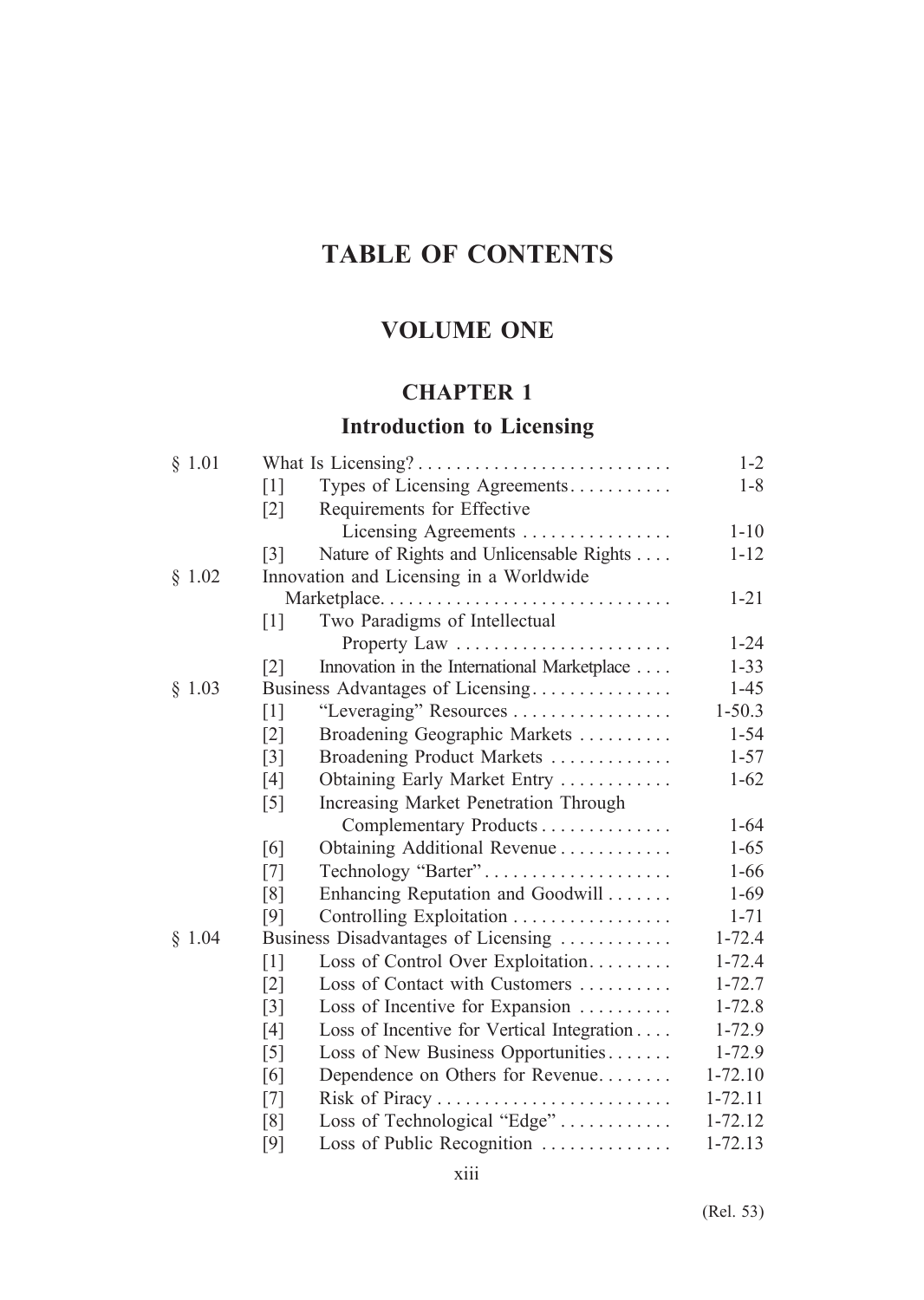### xiv **LICENSING**

| § 1.05 | The Subject Matter of Licensing: Bundles of      |             |
|--------|--------------------------------------------------|-------------|
|        |                                                  | $1-72.14$   |
|        | "Bundles" of Rights in Intellectual<br>$\Box$    |             |
|        |                                                  | $1 - 72.14$ |
|        | Combining Bundles of Rights<br>121               | $1 - 72.21$ |
| \$1.06 |                                                  | $1 - 73$    |
|        | The Legal Status of Open Source<br>$\Box$        |             |
|        | Software                                         | $1 - 77$    |
|        | Copyright and Trademark $\dots\dots\dots$<br>lal | $1 - 77$    |
|        | IbI                                              | 1-86        |
|        |                                                  |             |

# **CHAPTER 1A**

# **Express Licenses as Contracts**

| § 1A.01 |                   |     |                                          | The Scope of a License $\dots\dots\dots\dots\dots\dots\dots\dots$ | $1A-2$             |  |
|---------|-------------------|-----|------------------------------------------|-------------------------------------------------------------------|--------------------|--|
|         | $\lceil 1 \rceil$ |     |                                          | The Subject of the License                                        | $1A-10$            |  |
|         | $\lceil 2 \rceil$ |     |                                          | The Licensed Intellectual Property                                | $1A-12$            |  |
|         | $\lceil 3 \rceil$ |     |                                          | The Rights Conveyed                                               | $1A-14$            |  |
|         | [4]               |     |                                          |                                                                   | $1A-21$            |  |
|         | $\lceil 5 \rceil$ |     |                                          | Exclusivity Vel Non                                               | $1A-23$            |  |
|         | [6]               |     |                                          | Territorial Limitations                                           | $1A-24$            |  |
|         | [7]               |     | Temporal Limitations (Duration)          |                                                                   |                    |  |
|         | [8]               |     |                                          | Cross-Licensing                                                   | $1A-27$<br>$1A-31$ |  |
|         | [9]               |     |                                          | The "Sense of the Deal" and Its Impact                            |                    |  |
|         |                   |     |                                          | in the Courtroom                                                  | $1A-34$            |  |
|         |                   | [a] |                                          | Formalism Versus Realism                                          | $1A-39$            |  |
|         |                   | [b] |                                          | Private Ordering Versus Public                                    |                    |  |
|         |                   |     |                                          |                                                                   | $1A-41$            |  |
| \$1A.02 |                   |     |                                          | Supervening Federal Principles                                    | $1A-45$            |  |
|         | $\lceil 1 \rceil$ |     |                                          | Federal Preemption Generally                                      | $1A-48$            |  |
|         | $\lceil 2 \rceil$ |     |                                          | Supervening Principles of Federal Policy                          |                    |  |
|         |                   |     |                                          | Applicable to Licensing Generally                                 | $1A-62$            |  |
|         |                   | [a] |                                          | Unauthorized Assignment                                           |                    |  |
|         |                   |     |                                          | of Licenses                                                       | $1A-66$            |  |
|         |                   |     | Π                                        | Nonexclusive Patent Licenses                                      | $1A-66$            |  |
|         |                   |     | $\left\lceil \text{i} \right\rceil$      | Rationale for Rule                                                | 1A-66.2            |  |
|         |                   |     | $\left\lceil \frac{1}{111} \right\rceil$ | Application to Nonpatent                                          |                    |  |
|         |                   |     |                                          | Licenses                                                          | $1A-67$            |  |
|         |                   |     | $\lceil \mathrm{iv} \rceil$              | Application in Bankruptcy                                         | $1A-70$            |  |
|         |                   |     | [v]                                      | Exclusive Licenses                                                | 1A-78              |  |
|         |                   |     | $\lceil \mathrm{vi} \rceil$              | Characterizing Transactions as                                    |                    |  |
|         |                   |     |                                          | Licenses or Sales                                                 | 1A-88              |  |
|         |                   |     | $\lceil \nabla$ <sup>11</sup>            | Fair Use and Copyright                                            |                    |  |
|         |                   |     |                                          | Licenses                                                          | $1A-93$            |  |
|         |                   | [b] |                                          | Unauthorized Sublicensing                                         | 1A-98              |  |
|         |                   | [c] |                                          | Co-Ownership of Intellectual Property                             |                    |  |
|         |                   |     |                                          | and Standing to Sue                                               | $1A-102$           |  |
|         | $\lceil 3 \rceil$ |     |                                          | Sovereign Immunity                                                | $1A-105$           |  |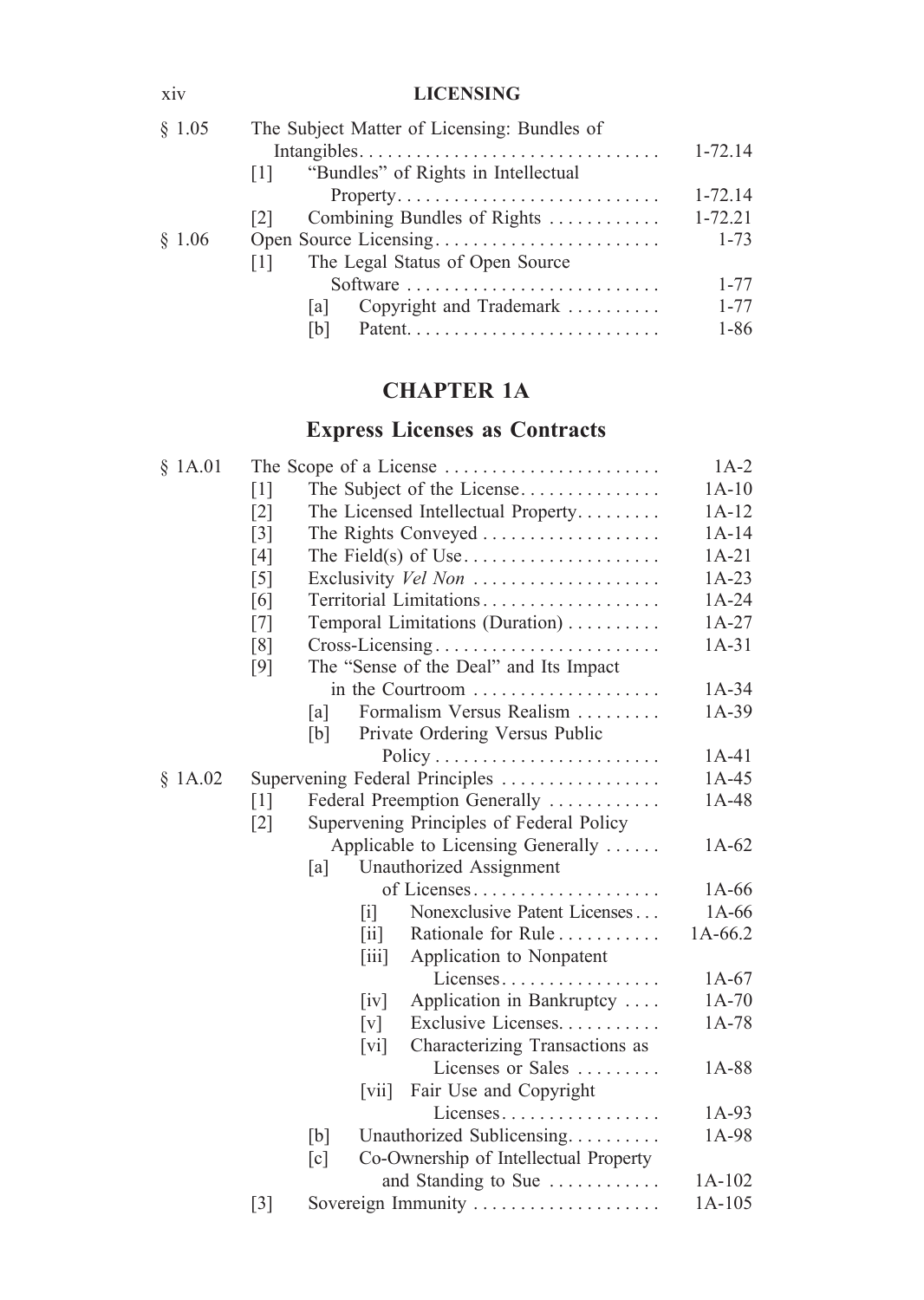### **TABLE OF CONTENTS** xv

| \$1A.03 |                   | General Principles of Contract Interpretation            |            |
|---------|-------------------|----------------------------------------------------------|------------|
|         |                   | 1A-112                                                   |            |
|         | $[1]$             | Licenses as Contracts Under State Law                    | $1A-112$   |
|         | $\lceil 2 \rceil$ |                                                          | $1A-124$   |
|         | $\lceil 3 \rceil$ | General Rules of Interpretation                          | 1A-139     |
|         |                   | Interpretation as a Matter of Law<br> a                  | 1A-141     |
|         |                   | Ambiguities and Summary<br>[b]                           |            |
|         |                   |                                                          | 1A-142     |
|         |                   | The General Reasonableness Standard<br>$\lceil c \rceil$ |            |
|         |                   | and the "Sense of the Deal"                              | $1A-148$   |
|         |                   | Narrow Construction of Scope<br> d                       | $1A-160.1$ |
|         | [4]               | Covenants and Conditions and their                       |            |
|         |                   | Different Effects                                        | 1A-164     |
|         | $\lceil 5 \rceil$ | Rescission and Restitution                               | $1A-168$   |
|         | [6]               | Agreements to Agree and the Risk Posed                   |            |
|         |                   |                                                          | $1A-171$   |
|         | [7]               | Implied Covenants of Good Faith and                      |            |
|         |                   |                                                          | $1A-175$   |
|         | [8]               | Agreements to Arbitrate Disputes                         | 1A-178     |

## **CHAPTER 2**

# **Invalid Intellectual Property**

| § 2.01 |                                                             | $2 - 3$    |
|--------|-------------------------------------------------------------|------------|
| § 2.02 | Licensee's Right to Repudiate the License                   |            |
|        |                                                             | $2 - 15$   |
|        | Licensee Estoppel and No-Contest<br> 1                      |            |
|        |                                                             | $2 - 20$   |
|        | Patent Licensing: the Legacy<br> a                          |            |
|        |                                                             | $2 - 20$   |
|        | Repudiating the License<br> 1                               |            |
|        | Agreement                                                   | $2 - 22$   |
|        | The Licensee's Dilemma<br> 11                               | $2 - 38.2$ |
|        | [b]<br>Nonpatent Licensing                                  | $2 - 42$   |
|        | Copyright<br>$\lceil i \rceil$                              | $2 - 46$   |
|        | Trade Secrets<br>$\vert \overline{\mathbf{u}} \vert$        | $2-49$     |
|        | Semiconductor Chip<br>$\left\lceil \text{iii} \right\rceil$ |            |
|        | Protection                                                  | $2 - 52$   |
|        | Trademarks and Trade<br>$\lceil iv \rceil$                  |            |
|        | $Symbols.$                                                  | $2 - 52$   |
|        | Repudiation of Licenses for Reasons<br>$\lceil 2 \rceil$    |            |
|        | Unrelated to Intellectual Property                          | $2 - 62.2$ |
| § 2.03 | Licensee's Right to Recover Royalties Already               |            |
|        | Paid for Rights Under Invalid Patent                        | $2 - 62.3$ |
|        | Recovery of Royalties Already Paid for<br>[1]               |            |
|        | Licenses Under Invalid Patents:                             |            |
|        | The General Rule $\dots \dots \dots \dots \dots \dots$      | $2 - 62.5$ |
|        |                                                             | (Rel. 53)  |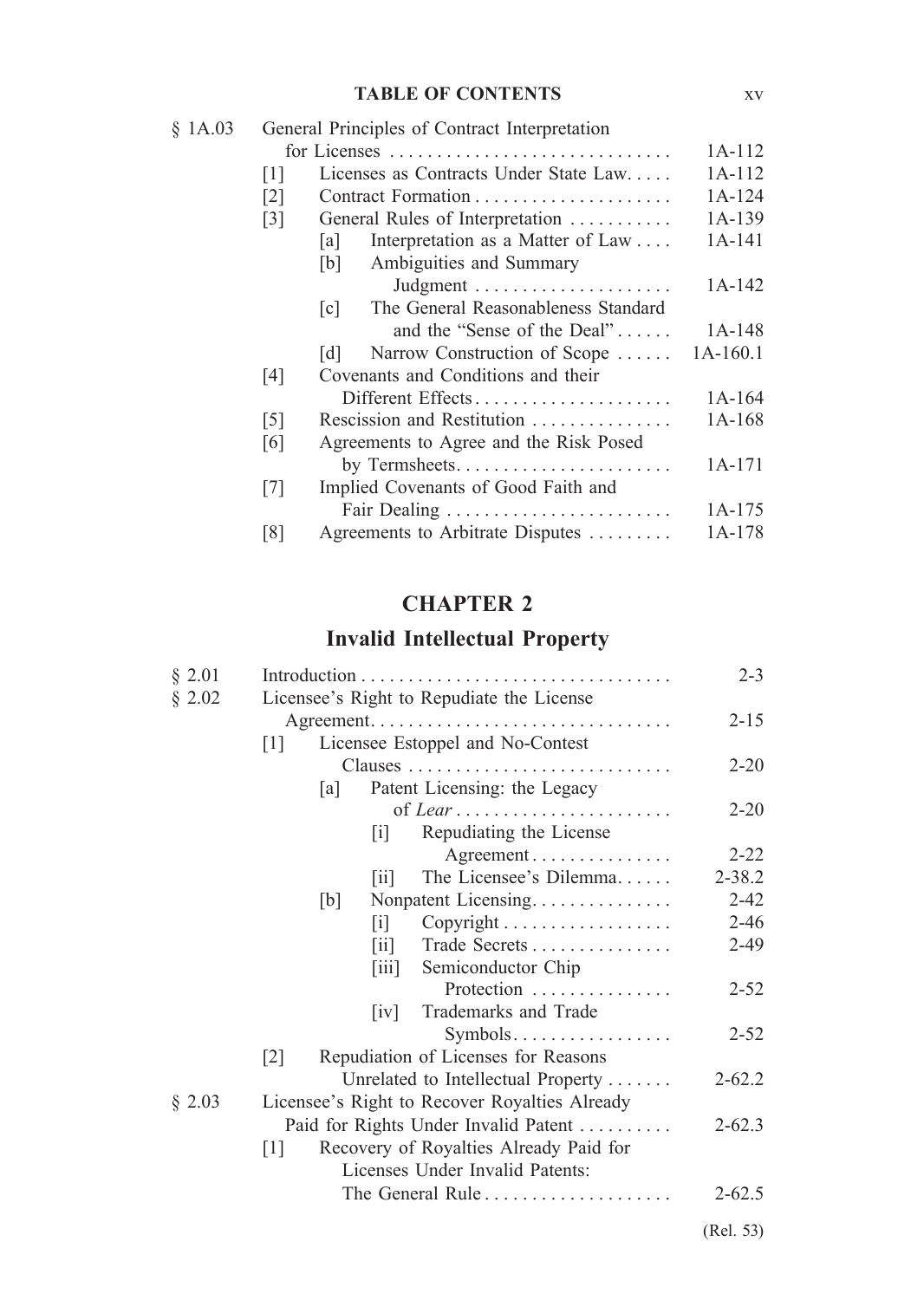### xvi **LICENSING**

|        |       | [a] | Contract Doctrine                                      | $2 - 62.6$  |
|--------|-------|-----|--------------------------------------------------------|-------------|
|        |       | [b] | Remedial Principles                                    | $2 - 62.10$ |
|        |       | [c] | Patent Policy                                          | $2 - 62.11$ |
|        |       | [d] | The General Rule against Recovery                      |             |
|        |       |     | of Royalties Already Paid, and                         |             |
|        |       |     | the Fraud Exception.                                   | $2 - 62.13$ |
|        |       | [e] | Warranties of Patent Validity                          | $2 - 62.17$ |
|        | $[2]$ |     | Challenges to Patent Validity Brought by               |             |
|        |       |     |                                                        |             |
|        |       |     |                                                        | $2 - 63$    |
|        | $[3]$ |     | Involuntary Escrow and the Right to                    |             |
|        |       |     | Interim Royalties                                      | $2 - 66$    |
|        |       | [a] | Involuntary Escrow Arrangements                        | $2 - 67$    |
|        |       | [b] | Disposition of Escrowed Funds                          | $2 - 69$    |
| § 2.04 |       |     | Refusing to Take a "License" Under Invalid             |             |
|        |       |     |                                                        | $2 - 73$    |
|        | $[1]$ |     | Threshold Requirements for a Successful                |             |
|        |       |     | Antitrust Claim: Objective Baselessness                |             |
|        |       |     |                                                        | $2 - 75$    |
|        |       | [a] | Objective Baselessness                                 | $2 - 78$    |
|        |       |     | Noerr-Pennington Immunity<br>$\lceil i \rceil$         | $2 - 78$    |
|        |       |     | The "Mere Sham" Exception<br>$\left[\text{iii}\right]$ |             |
|        |       |     | to Noerr-Pennington                                    |             |
|        |       |     | Immunity                                               | $2 - 81$    |
|        |       |     | The Impact of Professional<br>[iii]                    |             |
|        |       |     | Real Estate Investors, Inc. v.                         |             |
|        |       |     | Columbia Pictures                                      |             |
|        |       |     | Industries, Inc.                                       | $2 - 82$    |
|        |       |     | The Impact of the Objective<br>$\lceil iv \rceil$      |             |
|        |       |     | Standard in Intellectual                               |             |
|        |       |     |                                                        |             |
|        |       |     | Property Cases                                         | $2 - 88$    |
|        |       | [b] |                                                        | $2 - 89$    |
|        |       | [c] | Exceptions to the Objective                            |             |
|        |       |     | Baselessness and Bad Faith                             |             |
|        |       |     |                                                        | $2 - 96$    |
|        |       | [d] | A Special Case: Walker Process                         |             |
|        |       |     | Claims for Asserting Fraudulently                      |             |
|        |       |     | Procured Patents                                       | 2-98        |
|        | $[2]$ |     | Other Elements of the Antitrust Offense                | $2 - 102.5$ |
|        | $[3]$ |     | Legal Relief                                           | 2-102.9     |
|        | $[4]$ |     | Procedure: A Compulsory Counterclaim?                  | 2-102.11    |
| § 2.05 |       |     | Third-Party Causes of Action                           | $2 - 116$   |
|        | $[1]$ |     | Contributory Infringement                              | $2 - 116.3$ |
|        | $[2]$ |     |                                                        | $2-116.3$   |
|        | $[3]$ |     | Interference with Contract                             | $2 - 117$   |
|        | $[4]$ |     | Interference with Business Relations or                |             |
|        |       |     | Prospective Economic Advantage                         | $2 - 127$   |
|        |       |     |                                                        |             |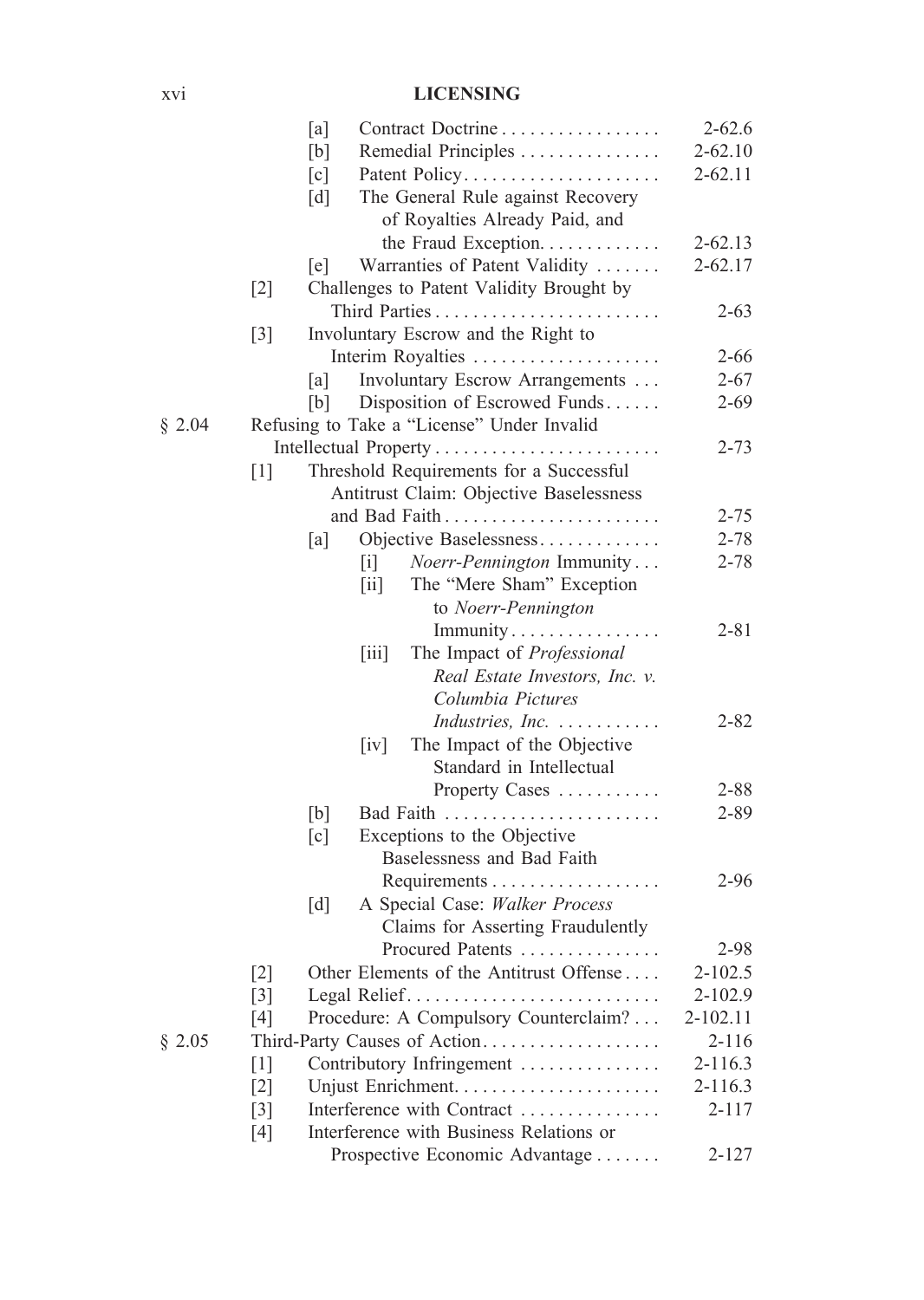#### **TABLE OF CONTENTS** xvii

### **CHAPTER 2A**

## **Declaratory-Judgment Actions in Patent Law**

| \$2A.01 |                                                                  | $2A-1$  |
|---------|------------------------------------------------------------------|---------|
|         | The Importance of Declaratory Judgments<br>$\lceil 1 \rceil$     |         |
|         |                                                                  | $2A-1$  |
|         | The Constitutional and Statutory Conditions<br>$\lceil 2 \rceil$ |         |
|         | for Declaratory Judgments                                        | $2A-10$ |
|         | Article III's "Case or Controversy"<br>[a]                       |         |
|         | Requirement and the Federal                                      |         |
|         | Declaratory Judgment Act.                                        | $2A-11$ |
|         | The District Court's Discretion<br>[b]                           | $2A-16$ |
|         | The "Totality of Circumstances" Test<br>$\lceil c \rceil$        |         |
|         | and the Burden of Proof                                          | 2A-18.2 |
| \$2A.02 | The <i>MedImmune</i> Decision and Its Effect                     | $2A-19$ |
|         | The Supreme Court's Decision<br>[1]                              | $2A-24$ |
|         | The Federal Circuit's View<br>$\lceil 2 \rceil$                  | $2A-29$ |
|         | [3]                                                              | $2A-31$ |
| \$2A.03 |                                                                  | $2A-33$ |
|         | $\lceil 1 \rceil$                                                | $2A-33$ |
|         | The Repudiated "Reasonable Apprehension<br>$\lceil 2 \rceil$     |         |
|         |                                                                  | $2A-33$ |
|         | Infringement or Preparation for It<br>[3]                        | 2A-62   |
| \$2A.04 | Declaratory Judgments and the Licensee's                         |         |
|         |                                                                  | 2A-69   |

## **CHAPTER 3**

## **Involuntary Licensing**

| \$3.01 |                                |                                                 | $3-2$      |
|--------|--------------------------------|-------------------------------------------------|------------|
| § 3.02 |                                | The Strength of Exclusivity: Refusal to License |            |
|        |                                | and Patent Suppression                          | $3-5$      |
|        | [1]                            | Property, Exclusivity and the Free Market       | $3-5$      |
|        | $\lceil 2 \rceil$              | Refusal to License Patents                      | $3-9$      |
|        |                                | Unilateral Refusal to License<br>[a]            |            |
|        |                                |                                                 | $3 - 10$   |
|        |                                | Power to Determine Price<br>[b]                 | $3 - 15$   |
|        | $\lceil 3 \rceil$              | Refusal to Grant Nonpatent Licenses             | $3 - 17$   |
|        | [4]                            | Patent Suppression                              | $3 - 20.6$ |
|        | [5]                            | General Limitations                             | $3 - 20.8$ |
| \$3.03 | Statutory Compulsory Licensing |                                                 |            |
|        | [1]                            | Compulsory Licensing Laws Abroad                | $3 - 23$   |
|        |                                | Compulsory Patent Licensing<br>lal              | $3 - 23$   |
|        |                                | Compulsory Copyright Licensing<br>[b]           | $3 - 24$   |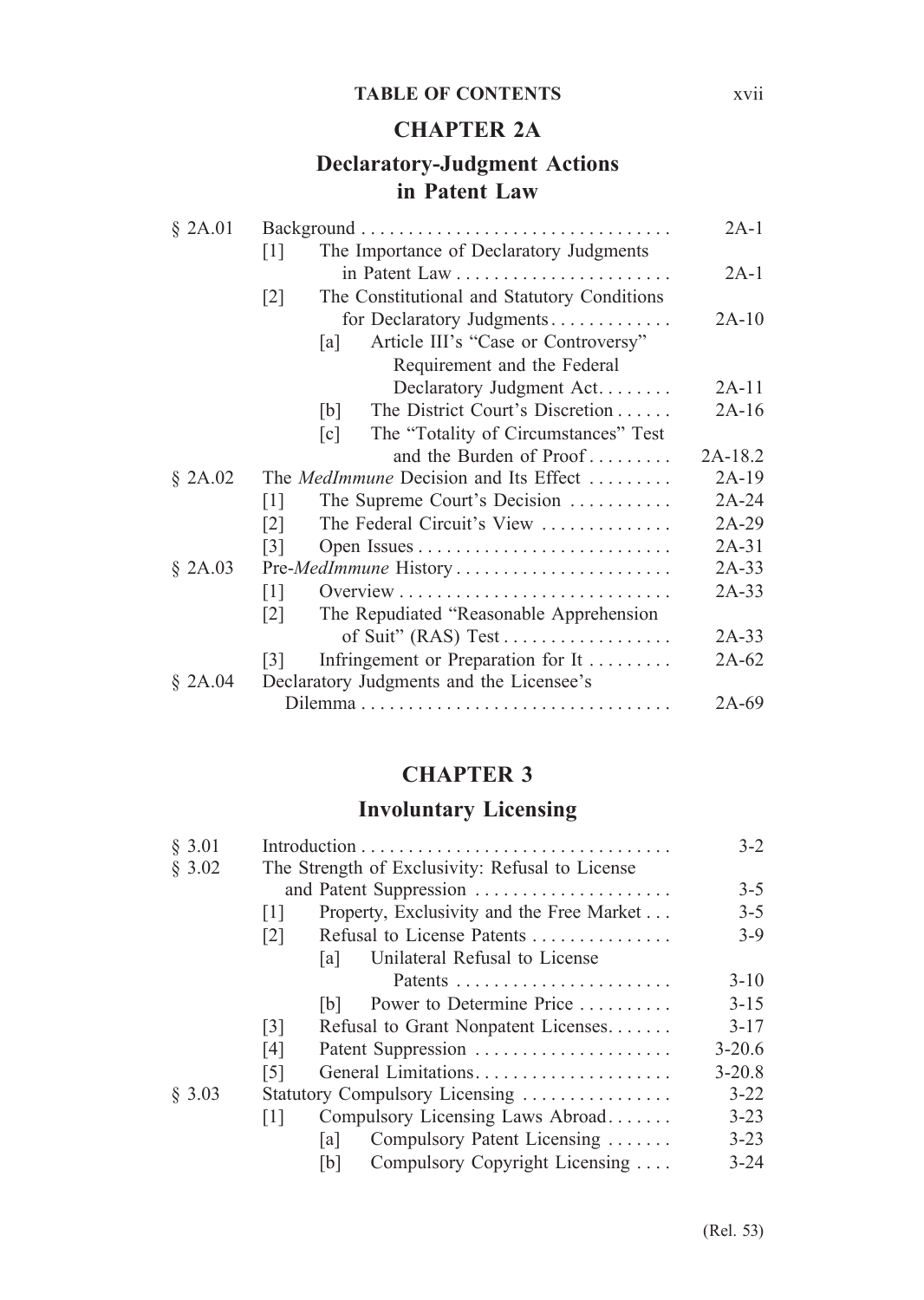### xviii **LICENSING**

|        | $[2]$             | Compulsory Licensing in the United States             | $3 - 26$      |
|--------|-------------------|-------------------------------------------------------|---------------|
|        |                   | Compulsory Patent Licensing<br>[a]                    | $3 - 27$      |
|        |                   | [b]<br>Compulsory Copyright Licensing                 | $3 - 28$      |
|        |                   | [c]<br>Compulsory Licensing of                        |               |
|        |                   | Trade Secrets<br>.                                    | $3 - 35$      |
|        |                   | [d]<br>"Compulsory Licensing" Under                   |               |
|        |                   | Antitrust Decrees                                     | $3 - 36$      |
|        | $\lceil 3 \rceil$ | The Collective-Work Publisher's Privilege             | $3 - 36$      |
| § 3.04 |                   |                                                       | $3-40.2$      |
|        | $[1]$             | The General Standard for Implied Licenses             | $3-40.7$      |
|        | $\lceil 2 \rceil$ | Implied Licenses and Most-Favored-                    |               |
|        |                   | Licensee Clauses                                      | 3-54.12       |
|        | $[3]$             | Sale of Nonstaple Components                          | $3 - 54.13$   |
|        |                   | [a]<br>No Noninfringing Use                           | $3 - 54.15$   |
|        |                   | [b]<br>Unrestricted Sale                              | 3-54.19       |
|        |                   | Express or Implied Authorization<br>$\lceil c \rceil$ |               |
|        |                   | for Sale                                              | $3 - 54.20$   |
|        |                   | Limitation to Items Sold<br>$\lceil d \rceil$         | $3 - 54.21$   |
|        |                   | Repair and Reconstruction<br>[e]                      | 3-54.22       |
|        | $[4]$             | Use of Purchased Items in Patented                    |               |
|        |                   |                                                       | 3-54.30       |
|        | $[5]$             | Authorized Modification                               | 3-54.33       |
|        | [6]               | After-Acquired Patents                                | 3-54.34       |
|        |                   | Basic Principles<br>[a]                               | 3-54.34       |
|        |                   | Application of Basic Principles<br>[b]                | 3-54.36       |
|        | $[7]$             | Employed Inventors                                    | 3-54.40       |
|        |                   | [a]<br>Hired to Invent                                | $3 - 54 - 41$ |
|        |                   | [b]<br>Shop Rights                                    | $3 - 56.1$    |
|        |                   | Third-Party Shop Rights<br>[c]                        | $3 - 59$      |
|        |                   | [d]<br>The Effect of Agreements                       | $3 - 60$      |
|        | [8]               | Implication of Licenses Under Nonpatent               |               |
|        |                   | Intellectual Property                                 | $3 - 62$      |
|        |                   | [a]<br>Trade Secrets                                  | $3 - 63$      |
|        |                   | [b]                                                   | $3 - 64$      |
|        |                   | $\lceil c \rceil$                                     | $3 - 70$      |
|        |                   | $\lceil d \rceil$                                     | $3 - 71$      |
| § 3.05 |                   | Equitable "Licenses": Laches and Estoppel             | $3 - 75$      |
|        |                   |                                                       | $3 - 76$      |
|        |                   | [a]<br>Delay                                          | $3 - 76.4$    |
|        |                   | [b]                                                   | $3 - 91$      |
|        |                   | Good Faith and the Equitable<br>[c]                   |               |
|        |                   |                                                       | $3 - 95$      |
|        |                   | Effect of Laches<br>$\lceil d \rceil$                 | $3 - 96$      |
|        | $[2]$             | Comparing Laches and Estoppel                         | 3-99          |
|        | $[3]$             |                                                       | $3 - 101$     |
|        |                   | Misleading Acts, Omissions, or<br>[a]                 |               |
|        |                   | Representations                                       | $3 - 105$     |
|        |                   |                                                       |               |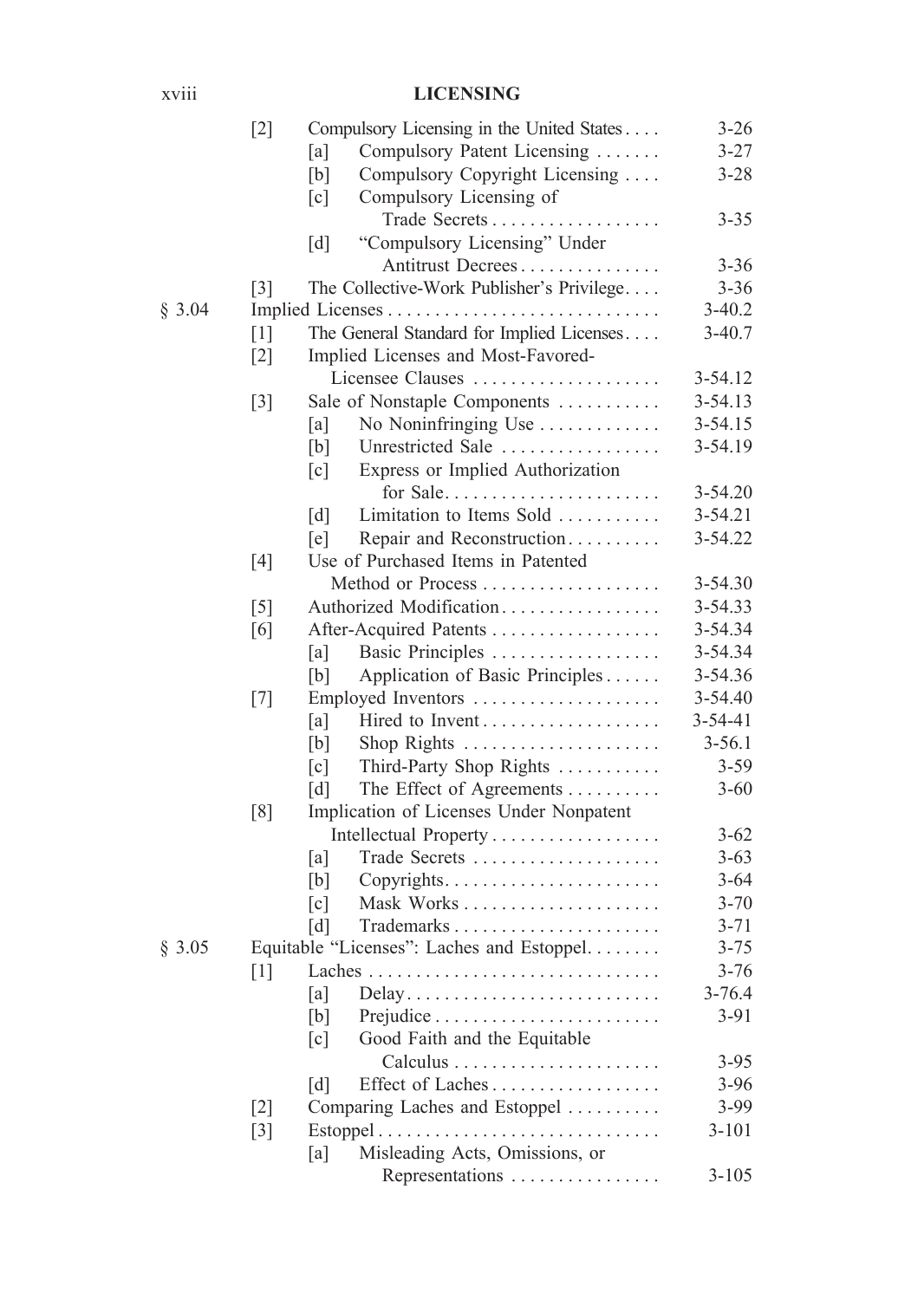#### **TABLE OF CONTENTS** xix

|                   |  |                                          | $3 - 108$                                                                                                                                                                                                                                                                 |
|-------------------|--|------------------------------------------|---------------------------------------------------------------------------------------------------------------------------------------------------------------------------------------------------------------------------------------------------------------------------|
|                   |  |                                          | $3 - 114$                                                                                                                                                                                                                                                                 |
| [4]               |  |                                          | $3 - 114$                                                                                                                                                                                                                                                                 |
| [5]               |  |                                          | $3 - 116$                                                                                                                                                                                                                                                                 |
|                   |  |                                          | $3 - 122$                                                                                                                                                                                                                                                                 |
| $\perp$           |  |                                          |                                                                                                                                                                                                                                                                           |
|                   |  |                                          |                                                                                                                                                                                                                                                                           |
|                   |  |                                          | $3 - 125$                                                                                                                                                                                                                                                                 |
|                   |  |                                          | $3 - 132$                                                                                                                                                                                                                                                                 |
| $\lceil 2 \rceil$ |  |                                          |                                                                                                                                                                                                                                                                           |
|                   |  |                                          | $3 - 138.1$                                                                                                                                                                                                                                                               |
| [3]               |  |                                          | $3 - 142$                                                                                                                                                                                                                                                                 |
|                   |  | [b]<br>$\lceil c \rceil$<br>lal -<br>[b] | An Intermediate Defense?<br>Acquiescence<br>Denial of Injunctive Relief<br>The Injunction as a Remedy for<br>Preliminary Injunctions<br>Permanent Injunctions<br>"Compulsory Licensing" Through Denial<br>of Injunctive Relief<br>The Effect of Denying Injunctive Relief |

# **CHAPTER 4**

# **Royalties and Other Monetary Consideration**

| § 4.01 |                   | Introduction: What Is a Royalty? |                                           |          |  |
|--------|-------------------|----------------------------------|-------------------------------------------|----------|--|
| § 4.02 |                   |                                  |                                           |          |  |
|        | $\lceil 1 \rceil$ |                                  | Absence of General Restrictions on        |          |  |
|        |                   |                                  | Royalty Rate                              | $4 - 7$  |  |
|        | $\lceil 2 \rceil$ |                                  | Antitrust and Contractual Restrictions    | $4 - 11$ |  |
|        |                   | [a]                              | Antitrust Restraints                      | $4 - 12$ |  |
|        |                   | [b]                              | Limitations of Contract Doctrine          | $4 - 14$ |  |
|        | $[3]$             |                                  |                                           | $4 - 16$ |  |
|        |                   | [a]                              | Book Publishing                           | $4 - 16$ |  |
|        |                   | [b]                              |                                           | $4 - 16$ |  |
|        |                   | [c]                              | Software Licensing                        | $4 - 22$ |  |
|        |                   | [d]                              | Assessing Costs and Likely Profits        | $4 - 22$ |  |
| § 4.03 |                   |                                  |                                           | $4 - 24$ |  |
|        | $\lceil 1 \rceil$ |                                  | Interpretation of Royalty Base Provisions |          |  |
|        |                   |                                  |                                           | $4 - 25$ |  |
|        |                   | [a]                              | Reliance on Claims of Patent              | $4 - 25$ |  |
|        |                   | [b]                              | Reliance on Claims of Application         |          |  |
|        |                   |                                  |                                           | $4 - 27$ |  |
|        |                   | $\lceil c \rceil$                | Reliance on General Description           | $4 - 28$ |  |
|        |                   | [d]                              | Construction of Payment Terms             | $4 - 29$ |  |
|        | $[2]$             |                                  | Effect of First-Sale or "Exhaustion"      |          |  |
|        |                   |                                  | Doctrine on Royalty Base                  | $4 - 30$ |  |
|        | $\lceil 3 \rceil$ |                                  | Royalties on Unpatented Subject Matter    | $4 - 32$ |  |
| § 4.04 |                   |                                  | Total Sales Royalties                     | $4 - 36$ |  |
|        | $\lceil 1 \rceil$ |                                  | Business Considerations                   | $4 - 36$ |  |
|        | $[2]$             |                                  | The Supreme Court's Automatic Radio       |          |  |
|        |                   |                                  | and Zenith Decisions                      | $4 - 38$ |  |
|        |                   | lal                              |                                           | $4 - 39$ |  |
|        |                   | [b]                              | Applying the Rule                         | $4 - 40$ |  |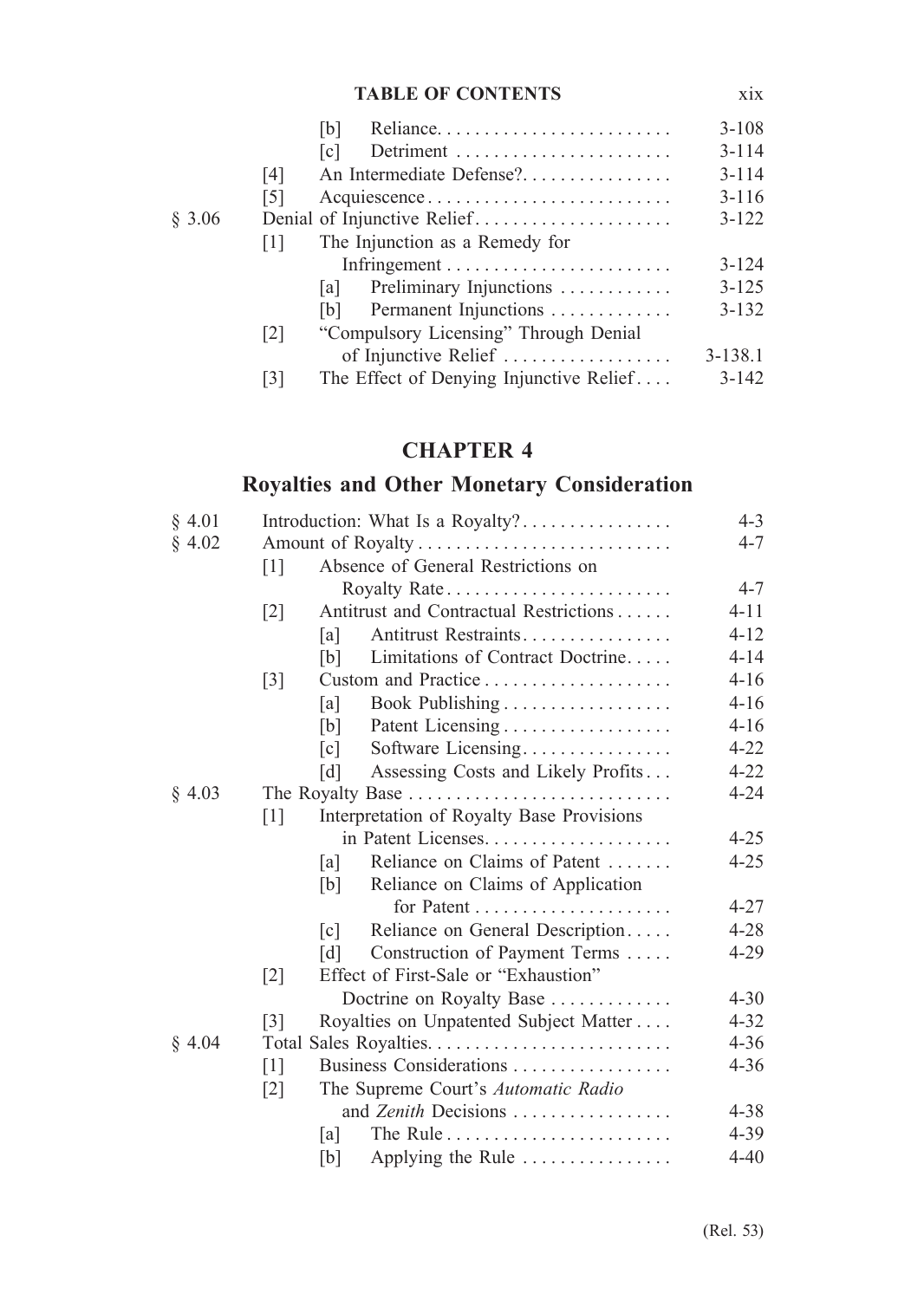### xx **LICENSING**

|        |                   |                   | Licensee's Power to Propose<br>$[1]$                                                         |            |
|--------|-------------------|-------------------|----------------------------------------------------------------------------------------------|------------|
|        |                   |                   | Alternatives                                                                                 | 4-41       |
|        |                   |                   | Validity in the Absence of<br>$\left[ \text{ii} \right]$                                     |            |
|        |                   |                   | Licensee Resistance                                                                          | $4 - 43$   |
|        |                   | $\lceil c \rceil$ | Purging of Patent Misuse                                                                     | $4 - 43$   |
|        | $\lceil 3 \rceil$ |                   | Practical Effect of Rule                                                                     | $4 - 44$   |
|        | $[4]$             |                   | Future of the Zenith Rule                                                                    | $4 - 45$   |
|        | $[5]$             |                   | Expiration of Patents                                                                        | $4 - 48$   |
|        |                   | [a]               | Last-to-Expire Clauses in Package                                                            |            |
|        |                   |                   |                                                                                              | 4-48.2     |
|        |                   | [b]               | Three Types of Package Licenses                                                              | $4 - 48.3$ |
|        |                   | [c]               | Effect of Uncertainties in a                                                                 |            |
|        |                   |                   | Patent's Term                                                                                | $4 - 48.5$ |
|        |                   | [d]               | Brulotte and the Future of                                                                   |            |
|        |                   |                   |                                                                                              |            |
|        |                   |                   | Post-Expiration Patent                                                                       |            |
|        |                   |                   | Royalties Generally                                                                          | 4-48.9     |
|        | [6]               |                   | Nonpatent Licensing                                                                          | 4-48.17    |
| § 4.05 |                   |                   |                                                                                              | 4-49       |
|        | $[1]$             |                   | Section 2 of the Clayton Act                                                                 | $4 - 50$   |
|        |                   | [a]               | General Principles of Clayton                                                                |            |
|        |                   |                   |                                                                                              | $4 - 52$   |
|        |                   | [b]               | Applicability to Licensing                                                                   | $4 - 54$   |
|        |                   |                   | Transactions in Commodities<br>$\lceil i \rceil$                                             | $4 - 54$   |
|        |                   |                   | Purchase and Sale<br>$\left\lceil \text{ii} \right\rceil$                                    | $4 - 56$   |
|        |                   |                   | $\left[\ddot{\mathrm{iii}}\right]$<br>Mixed Transactions                                     | $4 - 57$   |
|        |                   | [c]               | Applicability of Clayton Act $\S$ 2 to                                                       |            |
|        |                   |                   | Real Licenses                                                                                | $4 - 60$   |
|        |                   |                   | Manufacturing Licenses.<br>$\lceil i \rceil$                                                 | $4 - 60$   |
|        |                   |                   | Use Licenses<br>$\left[\text{iii}\right]$                                                    | $4 - 61$   |
|        |                   | [d]               | Defenses to Clayton Act Price                                                                |            |
|        |                   |                   | Discrimination Claims                                                                        | $4 - 62$   |
|        |                   |                   | The Cost Justification<br>$\lceil i \rceil$                                                  |            |
|        |                   |                   | Defense                                                                                      | $4 - 64$   |
|        |                   |                   | The Meeting Competition<br>$\left\lceil \text{i} \right\rceil$                               |            |
|        |                   |                   | Defense                                                                                      | $4 - 68$   |
|        |                   |                   | The Changing Circumstances<br>$\left\lceil \overline{1}\overline{1}\overline{1}\right\rceil$ |            |
|        |                   |                   | Defense                                                                                      | $4 - 69$   |
|        |                   |                   | The Like Grade and Quality<br>[iv]                                                           |            |
|        |                   |                   | "Defense"                                                                                    | $4 - 69$   |
|        |                   |                   | The "Defense" of No<br>[v]                                                                   |            |
|        |                   |                   | Anticompetitive Effect                                                                       | $4 - 72$   |
|        |                   |                   | The "Defense" of No<br>$[v_i]$                                                               |            |
|        |                   |                   | Antitrust Injury                                                                             | 4-78.2     |
|        |                   | [e]               | Consequences of Application of                                                               |            |
|        |                   |                   | Clayton Act $\S 2$                                                                           | 4-78.4     |
|        |                   |                   | Quantity Discounts<br>$[1]$                                                                  | 4-78.4     |
|        |                   |                   |                                                                                              |            |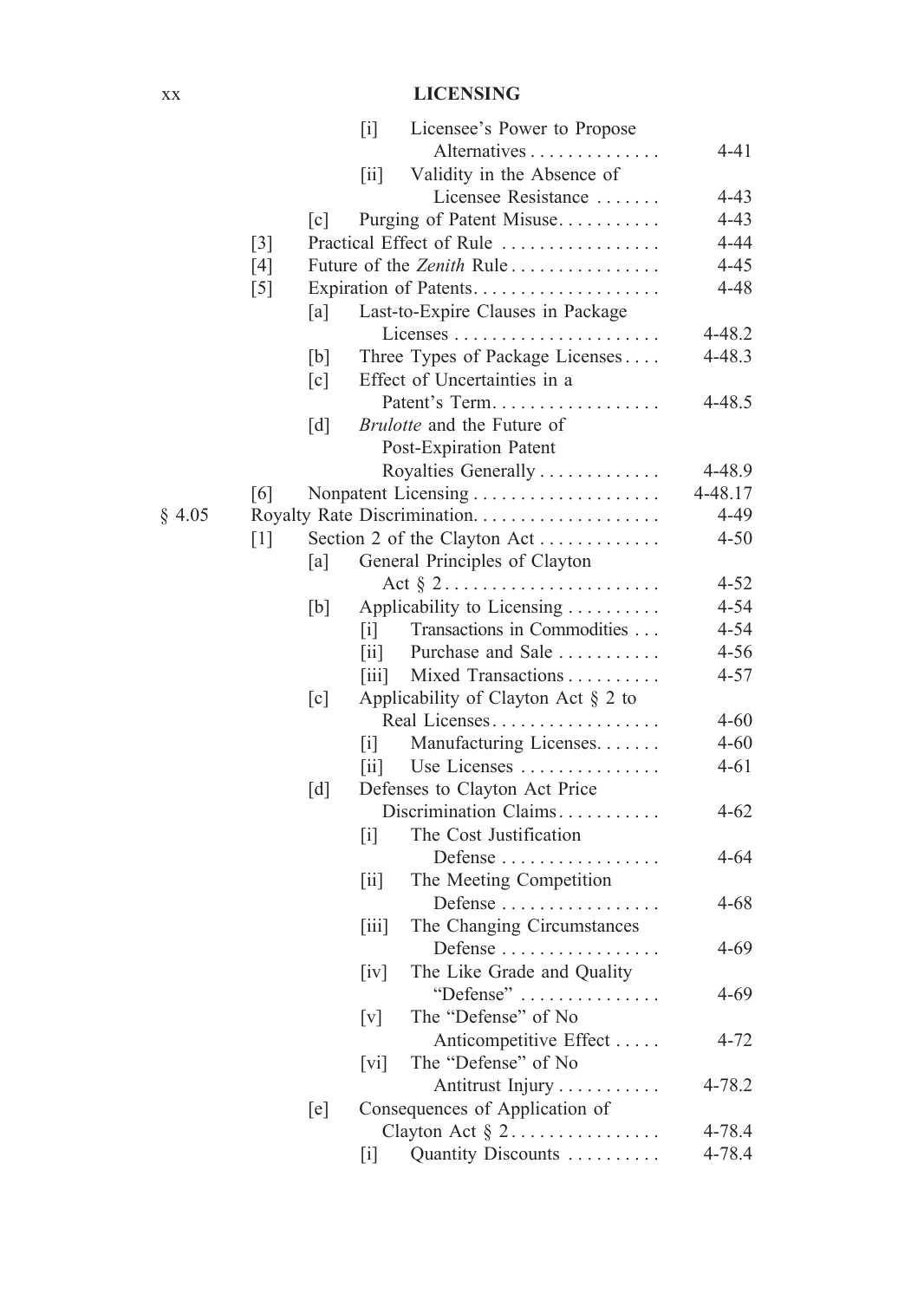#### **TABLE OF CONTENTS** xxi

|        |                   | Geographic Discrimination<br>$\left\lceil \text{ii} \right\rceil$  | 4-78.6      |
|--------|-------------------|--------------------------------------------------------------------|-------------|
|        |                   | Functional Discounts<br>$\left\lceil \mathrm{iii} \right\rceil$    | 4-78.8      |
|        |                   | Potential Licensee Liability<br>$\lceil iv \rceil$                 | $4 - 81$    |
|        | $[2]$             | Sherman Act Restrictions                                           | $4 - 82$    |
|        |                   | General Theories of Liability<br>[a]                               | $4 - 82$    |
|        |                   | [b]                                                                | $4 - 86$    |
|        |                   | $\lceil c \rceil$                                                  | $4 - 88$    |
|        | $[3]$             | Price Discrimination and                                           |             |
|        |                   |                                                                    | 4-90.4      |
|        |                   | Identifying Price Discrimination<br>[a]                            | 4-90.4      |
|        |                   | Inapplicability of Cost-Based<br>$\left\lceil i \right\rceil$      |             |
|        |                   |                                                                    | $4 - 90.4$  |
|        |                   | Comparing Packages of Terms<br>$\left\lceil \text{i} \right\rceil$ | 4-91        |
|        |                   | Anticompetitive Effect<br>[b]                                      | $4 - 93$    |
|        | [4]               | Misuse Doctrine                                                    | $4 - 100$   |
| § 4.06 |                   | Predatory Pricing                                                  | $4 - 104$   |
|        | $[1]$             | The Concept of Predation: Trading                                  |             |
|        |                   | Short-Term Loss for Long-Run Gain                                  | $4 - 104.1$ |
|        | $[2]$             |                                                                    | $4 - 107$   |
|        | $[3]$             | Identifying Predatory Pricing                                      | 4-109       |
|        |                   | Predatory Intent<br>[a]                                            | $4 - 109$   |
|        |                   | Below-Cost Pricing<br>[b]                                          | $4 - 112$   |
|        |                   | Recoupment of Losses<br>$\lceil c \rceil$                          | 4-119       |
|        | [4]               | Predatory Pricing and Intellectual Property                        | $4 - 122.1$ |
| § 4.07 |                   | Other Consideration                                                | $4 - 125$   |
|        | $\lceil 1 \rceil$ | Nonequivalence of Different Forms                                  |             |
|        |                   |                                                                    | $4 - 125$   |
|        | $[2]$             | Characterization of Consideration                                  | 4-126       |

# **CHAPTER 5**

## **A Brief Primer on Antitrust Law and Misuse Doctrine**

| § 5.01 |                   |                   | Introduction: The Relevance of Antitrust                   |          |
|--------|-------------------|-------------------|------------------------------------------------------------|----------|
|        |                   |                   |                                                            | $5-2$    |
| § 5.02 |                   |                   |                                                            | $5 - 5$  |
|        | $\perp$           |                   | Goals and Purposes                                         | $5 - 8$  |
|        |                   | la l              | Competition and Economic                                   |          |
|        |                   |                   | Efficiency                                                 | $5-9$    |
|        |                   | [b]               | "Political" Goals                                          | $5 - 12$ |
|        |                   | $\lceil c \rceil$ | The Role of Economics                                      | $5 - 15$ |
|        |                   | $\lceil d \rceil$ | Fluidity and Uncertainty                                   | $5 - 18$ |
|        | $\lceil 2 \rceil$ |                   | The Sherman Act $\dots\dots\dots\dots\dots\dots\dots\dots$ | $5 - 18$ |
|        |                   | la l              | Sherman Act $\S 1$                                         | $5-19$   |
|        |                   |                   | Concerted Action<br>ΙiΓ                                    | $5-20$   |
|        |                   |                   |                                                            |          |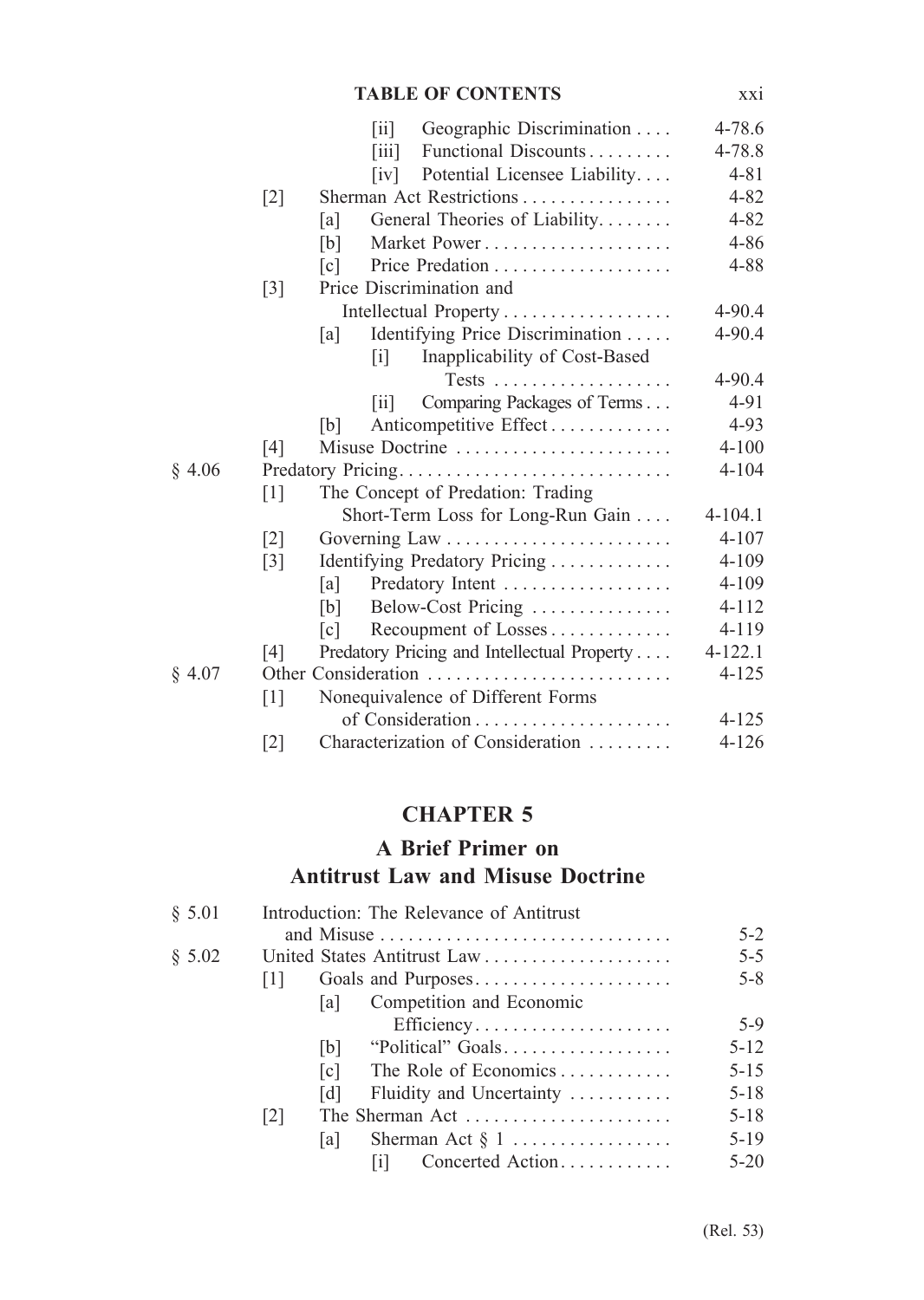### xxii **LICENSING**

|        |       |                   | $\left[ \text{ii} \right]$<br>The Rule of Reason                                        | $5 - 27$    |
|--------|-------|-------------------|-----------------------------------------------------------------------------------------|-------------|
|        |       |                   | $\left[\overline{\text{iii}}\right]$<br>Per Se Illegality                               | $5 - 34.1$  |
|        |       |                   | "Exit" Agreements in the<br>$\lceil iv \rceil$                                          |             |
|        |       |                   | Pharmaceutical Industry                                                                 | $5-43$      |
|        |       | [b]               | Sherman Act $\S 2$                                                                      | 5-52.26     |
|        |       |                   | Market Power and Market<br>$\lceil i \rceil$                                            |             |
|        |       |                   | Definition                                                                              | 5-52.28     |
|        |       |                   | Monopolization<br>$\vert \overline{\mathbf{1}} \mathbf{1} \vert$                        | 5-52.83     |
|        |       |                   | Attempt to Monopolize<br>$\left\lceil \overline{1}\overline{1}\overline{1}\right\rceil$ | 5-52.154    |
|        |       |                   | Conspiracy to Monopolize<br>$\lceil iv \rceil$                                          | 5-52.168    |
|        | $[3]$ |                   |                                                                                         | 5-52.169    |
|        |       | [a]               | Basic Clayton Act Offenses                                                              | 5-52.170    |
|        |       | [b]               | The "Effect Clauses"                                                                    | 5-52.172    |
|        | $[4]$ |                   | Enforcement of United States                                                            |             |
|        |       |                   |                                                                                         | $5 - 55$    |
|        |       | [a]               | Private Enforcement and                                                                 |             |
|        |       |                   | "Antitrust Injury".                                                                     | $5 - 55$    |
|        |       | [b]               | Justice Department Enforcement                                                          | $5 - 60.1$  |
|        |       | $\lceil c \rceil$ | Federal Trade Commission                                                                |             |
|        |       |                   | Enforcement                                                                             | $5 - 60.3$  |
| \$5.03 |       |                   | Antitrust Law in the European Union                                                     | $5 - 61$    |
|        | $[1]$ |                   |                                                                                         | $5 - 62$    |
|        | $[2]$ |                   |                                                                                         | $5 - 65$    |
|        | $[3]$ |                   | Exemptions and Enforcement                                                              | $5 - 67$    |
|        | [4]   |                   | The Regulatory Exemption for Technology                                                 |             |
|        |       |                   | Transfer Agreements                                                                     | $5 - 70.4$  |
| \$5.04 |       |                   | Misuse Doctrine                                                                         | $5 - 71$    |
|        | $[1]$ |                   | Historical Origins of Misuse Doctrine                                                   | $5 - 72$    |
|        | $[2]$ |                   | Patent Misuse, the Antitrust Laws                                                       |             |
|        |       |                   |                                                                                         | $5 - 77$    |
|        | $[3]$ |                   | Copyright Misuse                                                                        | $5 - 84$    |
|        | $[4]$ |                   | The 1988 Patent Misuse Amendments                                                       | $5 - 112.1$ |
|        | $[5]$ |                   |                                                                                         | $5 - 115$   |
|        | [6]   |                   | Misuse of Intellectual Property and                                                     |             |
|        |       |                   | Antitrust: A Gradual Reconciliation                                                     | $5 - 135$   |
|        |       | [a]               | "Per Se" Misuse                                                                         | $5 - 142$   |
|        |       |                   | Attempting to "Extend the<br>$\lceil i \rceil$                                          |             |
|        |       |                   | Term" of Intellectual                                                                   |             |
|        |       |                   | Property Protection                                                                     | $5 - 143$   |
|        |       |                   | [ii]                                                                                    | 5-149       |
|        |       |                   | Package Licensing, Blanket<br>$\left[\text{iii}\right]$                                 |             |
|        |       |                   | Licensing and                                                                           |             |
|        |       |                   | "Block Booking"                                                                         | 5-154       |
|        |       |                   | Contractual Prohibitions that<br>[iv]                                                   |             |
|        |       |                   | Contravene Limitations on                                                               |             |
|        |       |                   | Copyright.                                                                              | 5-159       |
|        |       | [b]               | Rule-of-Reason Misuse                                                                   | $5 - 163$   |
|        |       |                   |                                                                                         |             |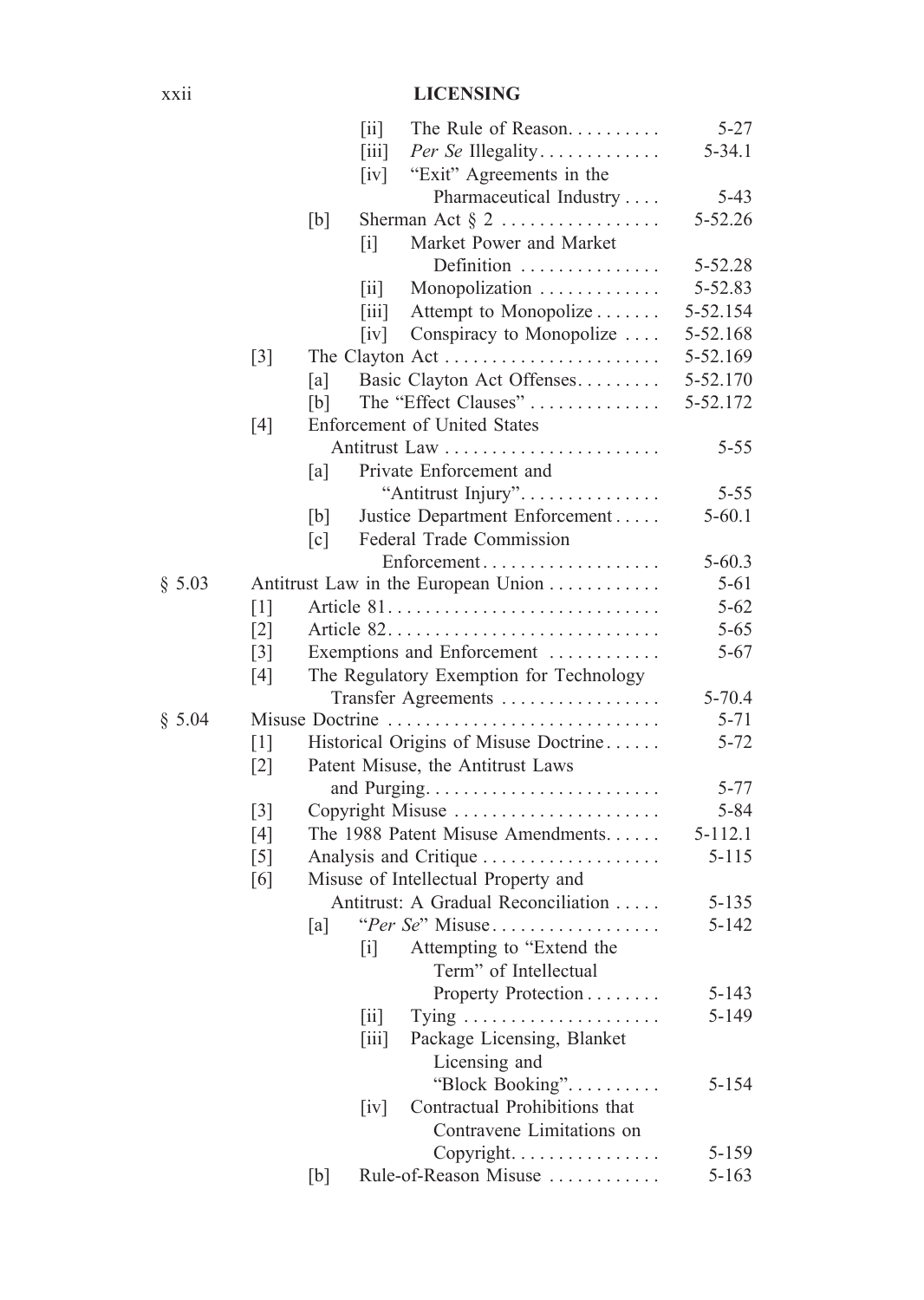# **TABLE OF CONTENTS**

# **VOLUME TWO**

### **CHAPTER 6**

## **The Relationship Between Intellectual Property and Antitrust Law**

| § 6.01 |                                                                | $6 - 2$    |
|--------|----------------------------------------------------------------|------------|
| § 6.02 | Basic Principles and Policies                                  | $6 - 5$    |
|        | Complementary Goals<br>$\lceil 1 \rceil$                       | $6 - 6$    |
|        | Potentially Conflicting Means<br>$\lceil 2 \rceil$             | $6 - 8$    |
| § 6.03 | Failed Approaches to the Patent-Antitrust                      |            |
|        | Interface                                                      | $6 - 17$   |
|        | The "Scope of Patent Protection" Doctrine<br>$\lceil 1 \rceil$ | $6 - 18$   |
|        | Inherency Theory<br>$\lceil 2 \rceil$                          | $6 - 22.4$ |
| § 6.04 | A Suggested Method of Analysis.                                | $6 - 23$   |
|        | The Economic Approach: Optimization and<br>$[1]$               |            |
|        | the Problem of Indeterminacy                                   | $6 - 24$   |
|        | A Legal Approach: Balancing the Policies<br>$[2]$              |            |
|        | Underlying the Law                                             | $6 - 28$   |
|        | A Suggested Test for the Validity of<br>$[3]$                  |            |
|        | Contractual Restraints in Licensing                            | $6 - 31$   |
| § 6.05 |                                                                | $6 - 34$   |
|        | The Primary Mode of Antitrust Analysis-<br>$\lceil 1 \rceil$   |            |
|        | the Rule of Reason for Vertical                                |            |
|        |                                                                | $6 - 39$   |
|        | The Rule of GTE Sylvania, Khan<br>[a]                          |            |
|        | and Leegin Creative Leather                                    |            |
|        | Products                                                       | $6 - 40$   |
|        | Restraints Involving Price<br>[b]                              | $6 - 45$   |
|        | The Limited Value of Pre-1977 and<br>[c]                       |            |
|        |                                                                | $6 - 54$   |
|        | The Impact of GTE Sylvania and Its<br>[d]                      |            |
|        | Progeny on the Importance of the                               |            |
|        | "First-Sale" or "Exhaustion"                                   |            |
|        |                                                                | $6 - 57$   |
|        |                                                                |            |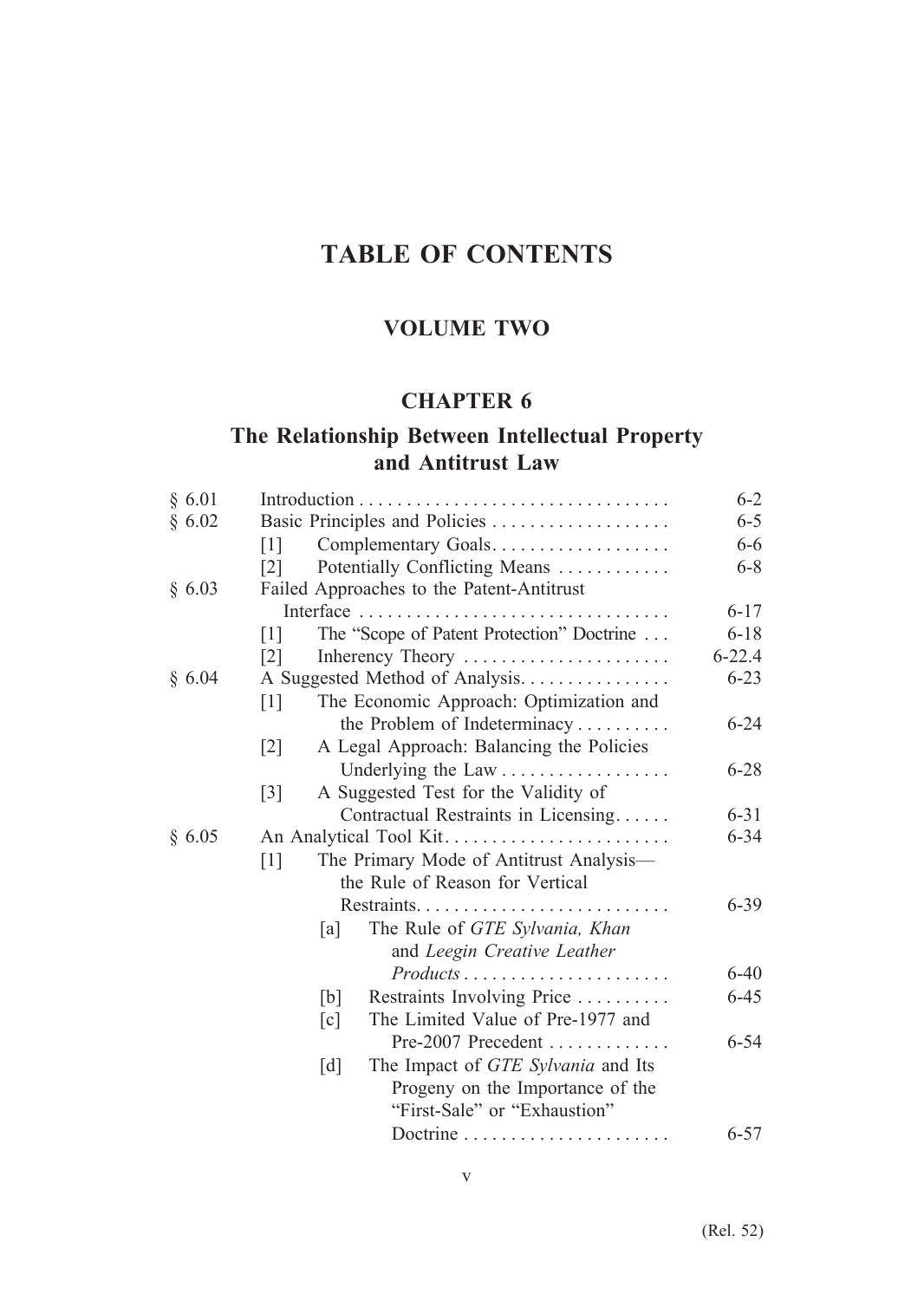### vi **LICENSING**

| $\lceil 2 \rceil$ | Applying Antitrust Analysis to Licensing                            | $6 - 60$  |
|-------------------|---------------------------------------------------------------------|-----------|
|                   | The Vertical/Horizontal Distinction<br> a                           | 6-61      |
|                   | Unimportant Intellectual<br>$\lceil i \rceil$                       |           |
|                   | $Property \ldots \ldots \ldots \ldots \ldots$                       | $6 - 65$  |
|                   | Restraints that Favor<br>$\vert \text{11} \vert$                    |           |
|                   | Licensees                                                           | $6 - 71$  |
|                   | The Obsolete Price/Nonprice<br>[b]                                  |           |
|                   |                                                                     | $6 - 72$  |
|                   | Analysis of Vertical Nonprice<br>$\lceil c \rceil$                  |           |
|                   | Restraints in Licensing                                             | $6 - 75$  |
|                   | Enhancement of Interbrand<br> 1                                     |           |
|                   | Competition                                                         | $6 - 76$  |
|                   | Market Definition and Market<br>$\left\lceil \text{i} \right\rceil$ |           |
|                   | Power                                                               | $6 - 83$  |
|                   | [iii] Acceptance of Start-Up Costs                                  |           |
|                   | and Risk                                                            | 6-89      |
|                   | Preserving Small Business<br> 1V                                    | 6-95      |
|                   | Duration of the Restraint<br> V                                     | 6-96      |
| $\lceil 3 \rceil$ | Maintaining the Limited Term of                                     |           |
|                   |                                                                     | 6-97      |
| [4]               | "Naked" Versus "Ancillary" Restraints                               | $6 - 100$ |
| $[5]$             |                                                                     | 6-105     |

### **CHAPTER 7**

# **Common Restrictive Practices in Licensing: An International Overview**

| § 7.01 | The "Triage" Approach in the United States,                   |             |
|--------|---------------------------------------------------------------|-------------|
|        | Europe, and Japan                                             | $7-2$       |
|        | The Triage Approach in the United States<br>$\lceil 1 \rceil$ | $7 - 5$     |
|        | The Origins of the Triage Approach<br>[a]                     | 7-6         |
|        | Differences Between Triage in the<br>[b]                      |             |
|        | United States and Triage in                                   |             |
|        | Europe and Japan                                              | $7 - 8.1$   |
|        | The Early Years of Administrative<br>$\lceil c \rceil$        |             |
|        | Guidance $\ldots \ldots \ldots \ldots \ldots \ldots$          | $7 - 11$    |
|        | The 1995 Licensing Guidelines<br>$\lceil d \rceil$            | $7 - 12.3$  |
|        | Scope and Coverage<br>$\vert \mathbf{1} \vert$                | $7 - 12.4$  |
|        | General Approach to<br>$\begin{bmatrix} 11 \end{bmatrix}$     |             |
|        | Licensing                                                     | $7 - 12.6$  |
|        | Innovation Markets<br>$\vert \overline{111} \vert$            | 7-12.12     |
|        | $\lceil i \mathbf{v} \rceil$                                  | 7-12.15     |
|        | Triage in the European Union<br>$\lceil 2 \rceil$             | 7-12.19     |
|        | The "Christmas Message"<br>[a]                                | $7 - 12.20$ |
|        | The 1984 Block Exemption for<br>[b]                           |             |
|        | Certain Patent Licenses                                       | $7 - 13$    |
|        |                                                               |             |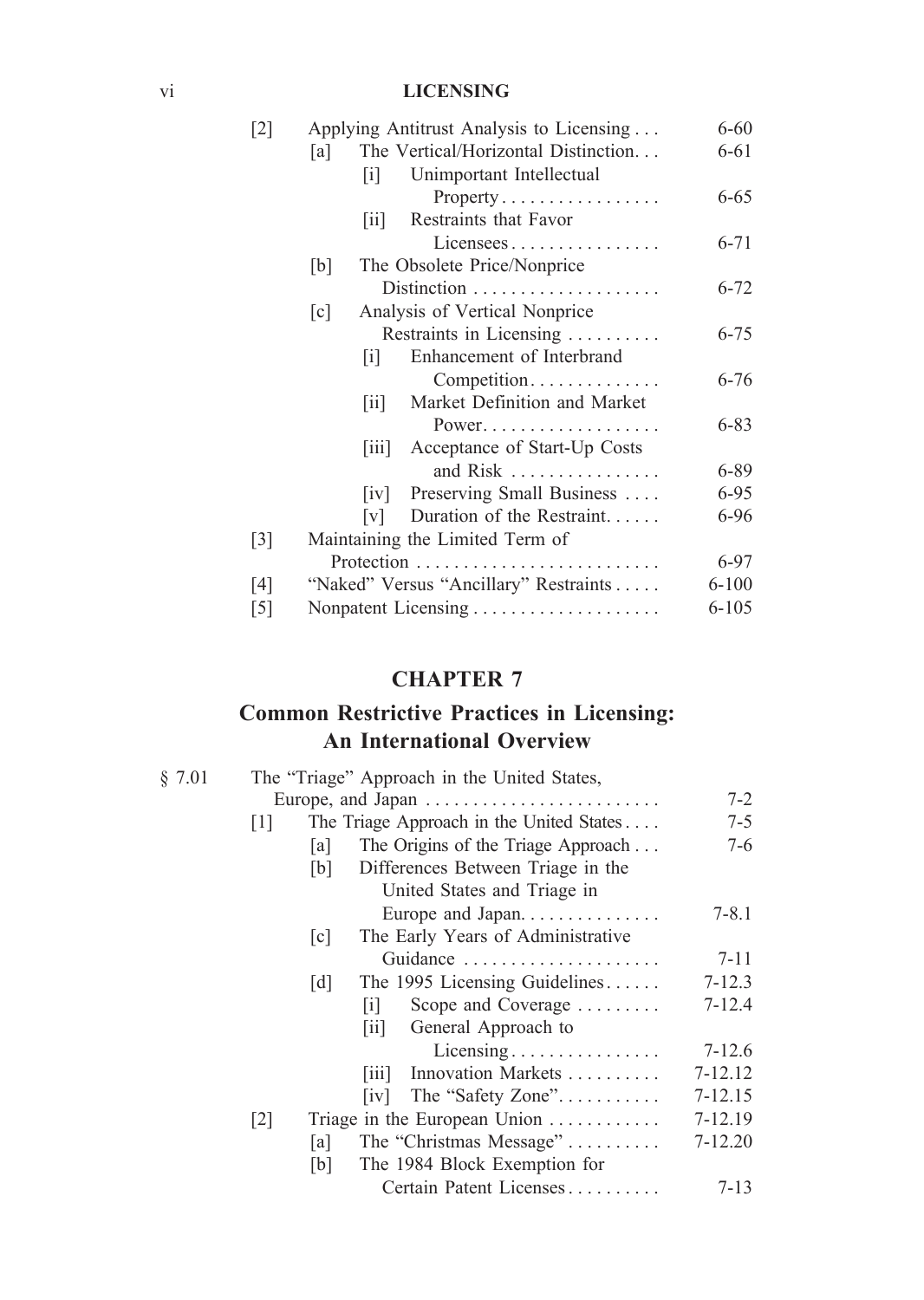### **TABLE OF CONTENTS** vii

|        | $\lceil c \rceil$<br>The 1989 Block Exemption for Certain        |             |
|--------|------------------------------------------------------------------|-------------|
|        | Know-How Licenses                                                | $7 - 16$    |
|        | $\lceil d \rceil$<br>The 1996 and Current Exemptions for         |             |
|        | Certain Technology Transfer                                      |             |
|        |                                                                  | $7 - 19$    |
|        | Scope and Legal Effect<br>$[$                                    | $7 - 21$    |
|        | Blacklisted Objectives and<br>$\left[\text{iii}\right]$          |             |
|        | Provisions                                                       | $7 - 24.1$  |
|        | The Horizontal/Vertical<br>$\left\lceil \text{iii} \right\rceil$ |             |
|        | Distinction                                                      | $7 - 24.12$ |
|        | The Two Market-Share<br> iv                                      |             |
|        | Thresholds                                                       | 7-24.14     |
|        | $\lceil 3 \rceil$<br>The Triage Approach in Japan                | 7-24.17     |
|        | Application of the Triage Approach<br>[4]                        | $7 - 24.21$ |
| § 7.02 | Restriction on the Sale of Products of Patented                  |             |
|        |                                                                  | $7 - 25$    |
| § 7.03 | Royalties on Unprotected Items                                   | $7 - 29$    |
| § 7.04 |                                                                  | $7 - 35$    |
| § 7.05 | Restraints on Protected Products After Their First               |             |
|        | Authorized Sale                                                  | $7 - 46$    |
| § 7.06 |                                                                  | $7 - 67$    |
|        | $\lceil 1 \rceil$                                                | $7 - 67$    |
|        | Tying Software to Dominant Platforms<br>$\lceil 2 \rceil$        | 7-68.15     |
| § 7.07 | Mandatory Package Licensing                                      | 7-68.31     |
| \$7.08 |                                                                  | $7 - 75$    |
| § 7.09 | Grantbacks and Back-Licenses                                     | $7 - 86$    |
| § 7.10 |                                                                  | 7-96        |
| § 7.11 |                                                                  | $7 - 105$   |
|        | $\lceil 1 \rceil$                                                | $7 - 106$   |
|        | $\lceil 2 \rceil$                                                | $7 - 114$   |
|        | Active and Passive Sales<br>[a]                                  | $7 - 114$   |
|        | The EC Technology Transfer<br>[b]                                |             |
|        |                                                                  | $7 - 115$   |
|        | $\lceil 3 \rceil$                                                | $7 - 118$   |
|        |                                                                  |             |

## **CHAPTER 8**

## **Exclusive Licenses**

| § 8.01 | The Nature of an "Exclusive License" |       |                                                       | $8-2$       |
|--------|--------------------------------------|-------|-------------------------------------------------------|-------------|
|        | $\Box$                               |       | The Exclusive Licensor's Rights                       | $8 - 4$     |
|        | 121.                                 |       | Co-Ownership and Exclusive Licenses                   | $8 - 8$     |
|        |                                      |       |                                                       | 8-9         |
|        |                                      | IbL.  | $Copyrights. \ldots. \ldots. \ldots. \ldots. \ldots.$ | $8 - 10.5$  |
|        |                                      | l c l | Trade Secrets                                         | $8 - 10.11$ |
|        |                                      | IdI   |                                                       | $8-10.14$   |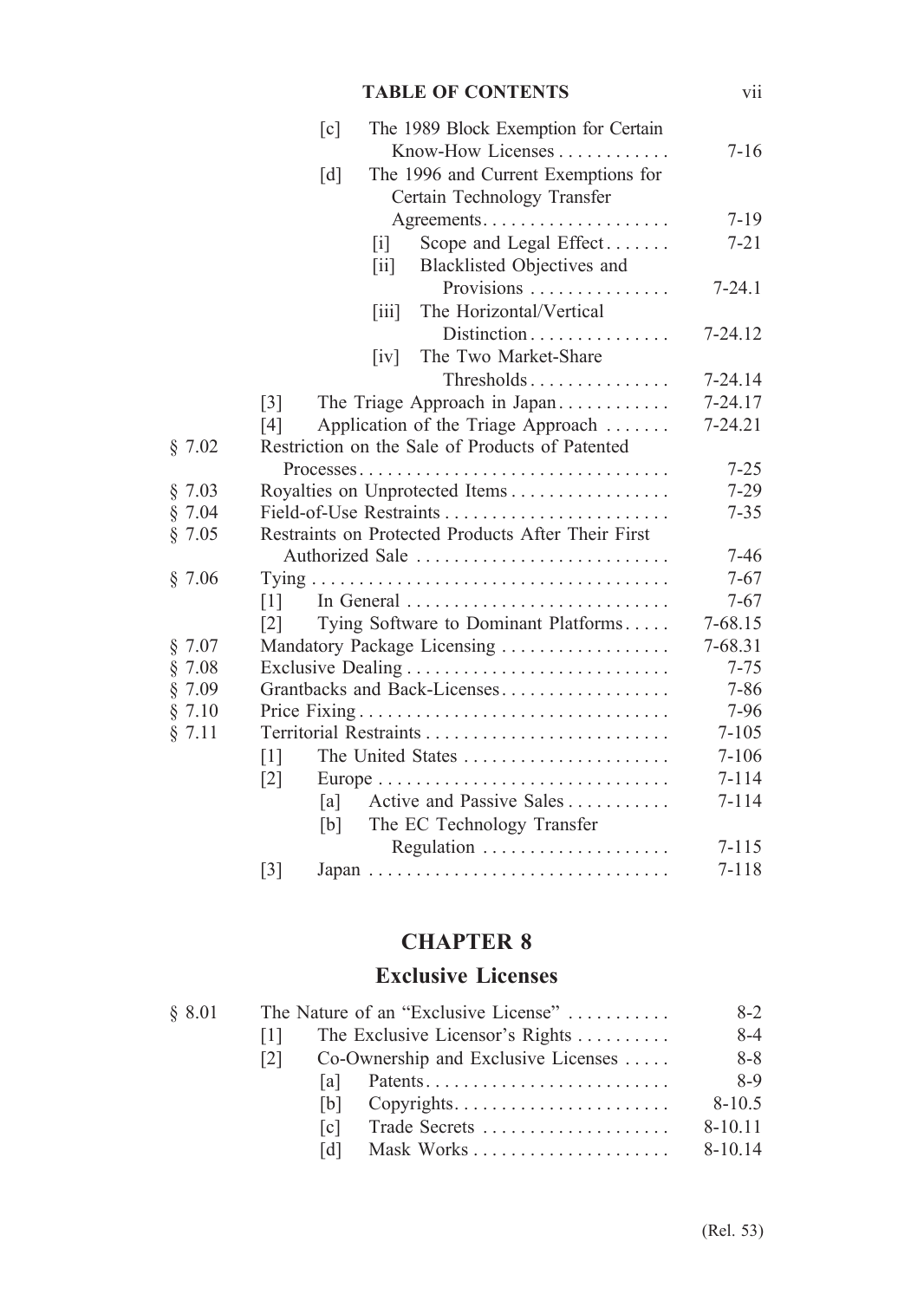### viii **LICENSING**

|        | [e]               | Trademarks and Other Trade                                                 |             |
|--------|-------------------|----------------------------------------------------------------------------|-------------|
|        |                   |                                                                            | 8-10.16     |
| § 8.02 |                   | Recordation of Exclusive Licenses                                          | 8-10.20     |
|        | $\lceil 1 \rceil$ |                                                                            | $8 - 10.20$ |
|        | $\lceil 2 \rceil$ |                                                                            | 8-10.29     |
|        | $\lceil 3 \rceil$ |                                                                            | 8-10.35     |
|        | [4]               | Semiconductor Chip Protection                                              | 8-10.36     |
|        | $[5]$             | Intellectual Property Protected Under                                      |             |
|        |                   |                                                                            | $8 - 11$    |
| § 8.03 |                   | Legality of Exclusive Licensing                                            | $8 - 12$    |
|        | $[1]$             | Vertical Versus Horizontal Effects                                         | $8 - 12$    |
|        | a                 | Single, Two-Party Licenses                                                 | $8 - 13$    |
|        | [b]               | Multiple Licenses                                                          | $8 - 14$    |
|        | [c]               | Factors for Analysis                                                       | $8 - 15$    |
|        |                   | Market Power of Licensing<br>$\lceil i \rceil$                             |             |
|        |                   | Pyramid                                                                    | $8 - 15$    |
|        |                   | Motive for Restraints<br> 11                                               | $8 - 17$    |
|        |                   | Value of Intellectual Property<br>$\left\lceil \frac{1}{111} \right\rceil$ | $8 - 20$    |
|        | $\lceil 2 \rceil$ | Patent Pools and Cross-Licensing                                           | $8 - 22$    |
| \$8.04 |                   | Enforcement of Exclusivity                                                 | $8 - 25$    |
|        | $\lceil 1 \rceil$ | Enforcement Against Third Parties                                          | $8 - 25$    |
|        | a                 |                                                                            | $8 - 26$    |
|        | [b]               | Copyrights                                                                 | $8 - 30$    |
|        | $\lceil c \rceil$ | Trademarks, Trade Names and                                                |             |
|        |                   | Other Trade Symbols                                                        | $8 - 35$    |
|        | $\lceil d \rceil$ | Semiconductor Chip Protection                                              | 8-44        |
|        | [e]               | Trade Secrets                                                              | $8-45$      |
|        | $\lceil 2 \rceil$ | Enforcement Against Licensor                                               | 8-46        |
| § 8.05 |                   | Acquisition of Exclusivity                                                 | 8-46.5      |
|        | $\lceil 1 \rceil$ | Acquisition of Intellectual Property                                       |             |
|        |                   | Ownership                                                                  | 8-46.5      |
|        | a                 | Internal Development                                                       | 8-46.6      |
|        | [b]               | Acquisition from Others                                                    | 8-46.7      |
|        | $\lceil 2 \rceil$ | Nonexclusive Licensee's Acquisition of                                     |             |
|        |                   | Intellectual Property                                                      | $8 - 50$    |
|        | $\lceil 3 \rceil$ | Nonexclusive Licensee's Veto over                                          |             |
|        |                   |                                                                            | $8 - 51$    |
| § 8.06 |                   | Exclusivity and Standing to Sue                                            | $8 - 55$    |
|        | $[1]$             | Patent Licensee's Standing                                                 | $8 - 57$    |
|        | [a]               | Nonexclusive Licensees                                                     | 8-61        |
|        | [b]               | Exclusive Licensee                                                         | $8 - 62$    |
|        |                   | Grants of "All Substantial<br>$[1]$                                        |             |
|        |                   | Rights" in a Patent                                                        | $8 - 65$    |
|        |                   | Right to Join Patentee as<br>[ii]                                          |             |
|        |                   | Party Plaintiff                                                            | 8-72.8      |
|        | [c]               | Rationale for Rule                                                         | 8-72.10     |
|        | [d]               | Can Contracts Confer Standing?                                             | 8-72.15     |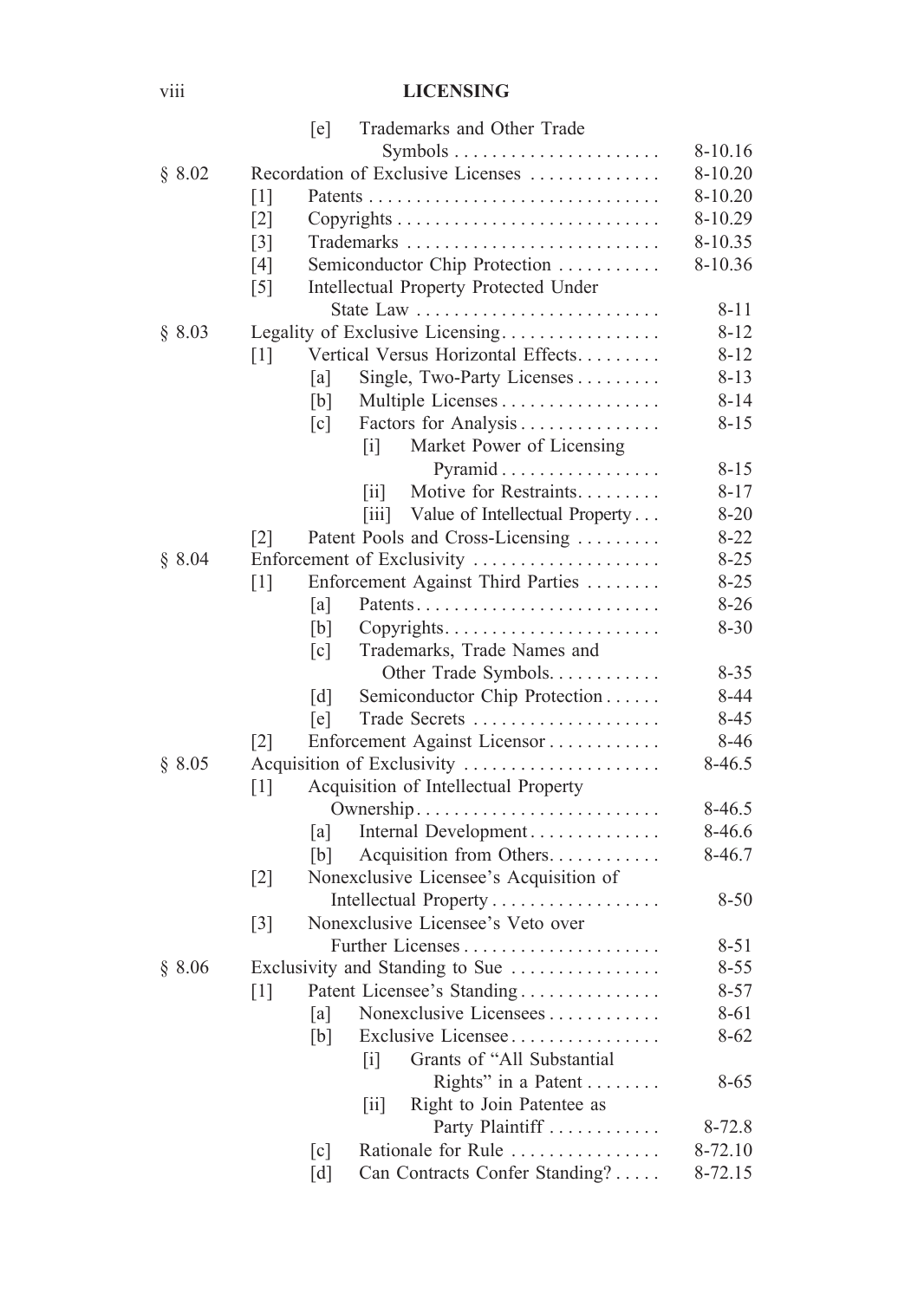### **TABLE OF CONTENTS** ix

|        |                   | [e]               | Standing and Co-Ownership of                                     |          |
|--------|-------------------|-------------------|------------------------------------------------------------------|----------|
|        |                   |                   |                                                                  | 8-72.17  |
|        | $[2]$             |                   | Copyright                                                        | 8-72.19  |
|        |                   | [a]               | General Standing Rule                                            | 8-72.20  |
|        |                   | [b]               | Nonexclusive Licensees                                           | 8-72.22  |
|        |                   | $\lceil c \rceil$ | Exclusive Licensee                                               | 8-72.23  |
|        |                   | [d]               | Digital Millennium Rights                                        | 8-72.24  |
|        | $[3]$             |                   | Mask Works                                                       | 8-72.27  |
|        | $[4]$             |                   |                                                                  | 8-72.28  |
|        |                   | [a]               | Registered Trademarks                                            | 8-72.28  |
|        |                   | [b]               | Unregistered Trademarks and Trade                                |          |
|        |                   |                   | $Dress. \ldots \ldots \ldots \ldots \ldots \ldots \ldots \ldots$ | 8-72.30  |
|        |                   |                   | Lanham Act $\S$ 43(a)<br>$\lceil i \rceil$                       | 8-72.30  |
|        |                   |                   | Common Law<br><b>Fiil</b>                                        | 8-72.32  |
|        |                   | $\lceil c \rceil$ | Concurrent Use and Concurrent                                    |          |
|        |                   |                   | Registration $\ldots \ldots \ldots \ldots \ldots$                | 8-72.36  |
|        | $\lceil 5 \rceil$ |                   | Trade Secrets                                                    | 8-72.38  |
| § 8.07 |                   |                   | Exclusive Licensee's Obligations of Diligence                    | 8-72.42  |
|        | $\lceil 1 \rceil$ |                   | Implied Obligations                                              | 8-72.42  |
|        |                   | [a]               | When an Obligation Is Implied                                    | $8 - 73$ |
|        |                   | [b]               | Nature of Implied Obligation.                                    | $8 - 77$ |
|        | $\lceil 2 \rceil$ |                   | Explicit But General Obligations                                 | 8-79     |
|        |                   | [a]               |                                                                  | 8-80     |
|        |                   | [b]               | Other General Obligations                                        | 8-84     |
|        | $[3]$             |                   | Specific Obligations                                             | 8-86     |

## **CHAPTER 9**

# **Most Favored Licensees**

| $9 - 4$  |
|----------|
| $9-4$    |
| $9-6$    |
| $9-6$    |
| $9 - 8$  |
| $9 - 8$  |
|          |
| $9 - 10$ |
| $9 - 12$ |
| $9 - 14$ |
| $9 - 14$ |
| $9 - 14$ |
| $9 - 15$ |
|          |
| $9 - 18$ |
|          |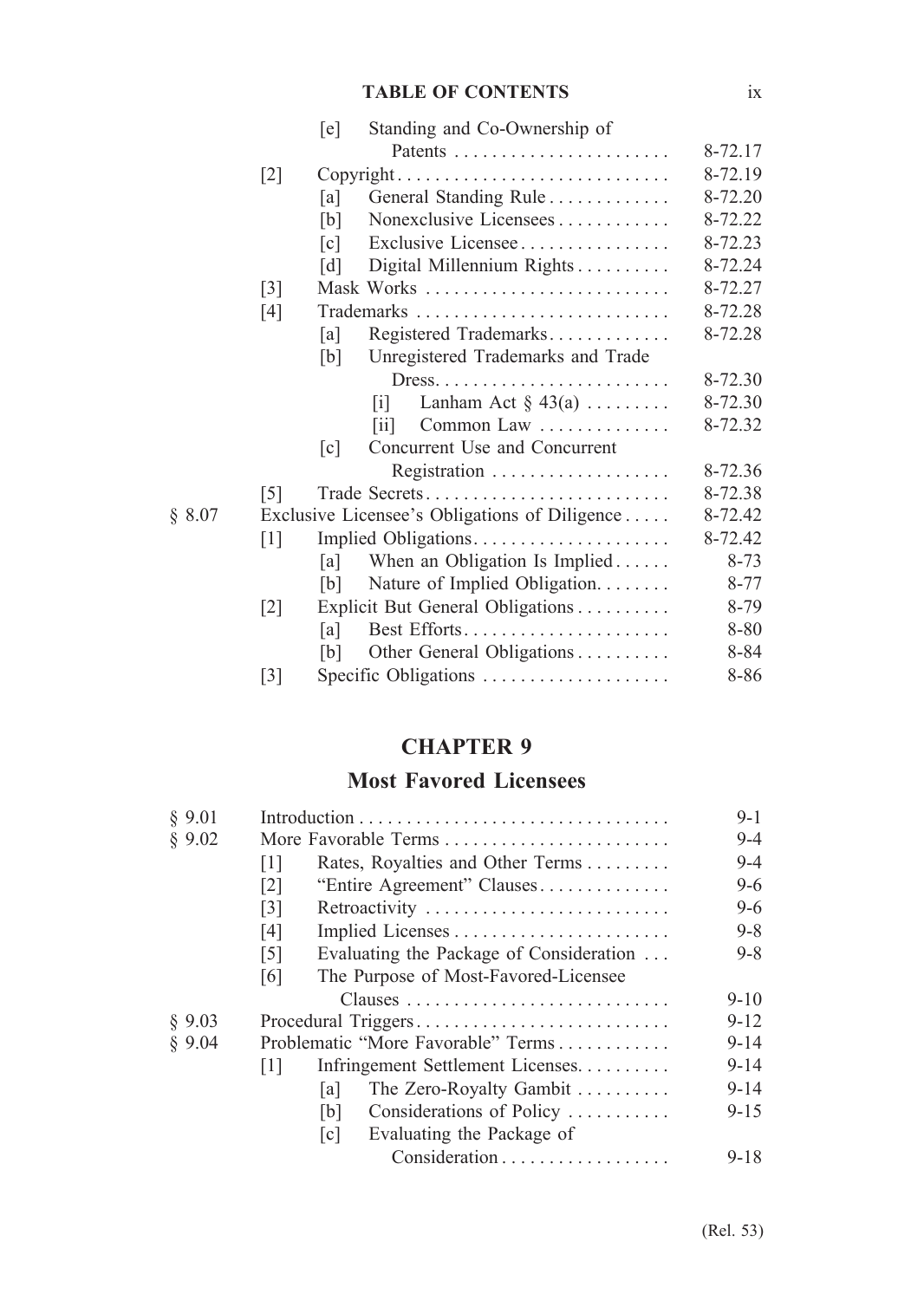### x **LICENSING**

|        | Lump-Sum Conversions and Volume<br>[2]              |          |  |  |  |
|--------|-----------------------------------------------------|----------|--|--|--|
|        | Requirements                                        | $9 - 19$ |  |  |  |
|        | Other "More Favorable" Terms<br>[3]                 | $9 - 21$ |  |  |  |
|        | Voluntary Notification<br>[4]                       | $9 - 22$ |  |  |  |
| \$9.05 | Making Most-Favored-Licensee Clauses Work:          |          |  |  |  |
|        |                                                     | $9 - 24$ |  |  |  |
|        | Ш                                                   | $9 - 24$ |  |  |  |
|        | Acceptance of Entire Agreement<br>$\lceil 2 \rceil$ | $9 - 25$ |  |  |  |
|        | Coordination of Licensing Administration<br>[3]     | $9 - 26$ |  |  |  |
|        |                                                     |          |  |  |  |

# **CHAPTER 10**

# **Allocating the Risks of Infringement**

| \$10.01 |                                                  |                                            |                                      |                                                              | $10-2$    |
|---------|--------------------------------------------------|--------------------------------------------|--------------------------------------|--------------------------------------------------------------|-----------|
| \$10.02 | Risks of Third-Party Infringement Claims Against |                                            |                                      |                                                              |           |
|         |                                                  | $10-5$                                     |                                      |                                                              |           |
|         | $\lceil 1 \rceil$                                | The Risk of Infringement of Third-Parties' |                                      |                                                              |           |
|         |                                                  |                                            |                                      |                                                              | $10-9$    |
|         |                                                  | [a]                                        |                                      |                                                              | $10 - 14$ |
|         |                                                  | [b]                                        |                                      | $Trademarks \dots \dots \dots \dots \dots \dots \dots \dots$ | $10 - 18$ |
|         |                                                  | $\lceil c \rceil$                          |                                      | Copyrights, Mask Works, and Trade                            |           |
|         |                                                  |                                            |                                      |                                                              | $10 - 23$ |
|         | $[2]$                                            |                                            |                                      | Implied Warranties and Indemnities                           | $10 - 27$ |
|         |                                                  | [a]                                        |                                      | The Uniform Commercial Code's                                |           |
|         |                                                  |                                            |                                      | Implied Warranty of                                          |           |
|         |                                                  |                                            |                                      | Noninfringement                                              | $10 - 27$ |
|         |                                                  | [b]                                        |                                      | Implied Warranties in Licensing                              |           |
|         |                                                  |                                            |                                      |                                                              | 10-32.2   |
|         | $[3]$                                            |                                            |                                      | Business Justification for Covenants to                      |           |
|         |                                                  |                                            |                                      | Indemnify or Defend                                          | $10 - 34$ |
|         | [4]                                              | Interpretation and Enforcement of          |                                      |                                                              |           |
|         |                                                  |                                            |                                      |                                                              | $10 - 36$ |
|         |                                                  | [a]                                        |                                      | Interpretation                                               | 10-36     |
|         |                                                  |                                            | $\lceil i \rceil$                    | General Rules                                                | 10-37     |
|         |                                                  |                                            | $\left\lceil \text{ii} \right\rceil$ | Coverage of Attorneys' Fees                                  | 10-44     |
|         |                                                  |                                            | $\left[\overline{\text{iii}}\right]$ | Coverage of Fees for Enforcing                               |           |
|         |                                                  |                                            |                                      | the Indemnity $\dots \dots \dots$                            | 10-45     |
|         |                                                  |                                            | iv                                   | Apportionment of Fees                                        | 10-47     |
|         |                                                  | [b]                                        |                                      |                                                              | 10-49     |
|         |                                                  |                                            | $\lceil i \rceil$                    | General Principles                                           | $10 - 50$ |
|         |                                                  |                                            | $\left\lceil \text{i} \right\rceil$  | The Rule of Reason                                           |           |
|         |                                                  |                                            |                                      | Governing Amounts Paid                                       | $10 - 51$ |
|         |                                                  |                                            | $\vert \overline{111} \vert$         | The Olan Mills Decision and                                  |           |
|         |                                                  |                                            |                                      | the Indemnitee's Duty to                                     |           |
|         |                                                  |                                            |                                      | Investigate                                                  | $10 - 55$ |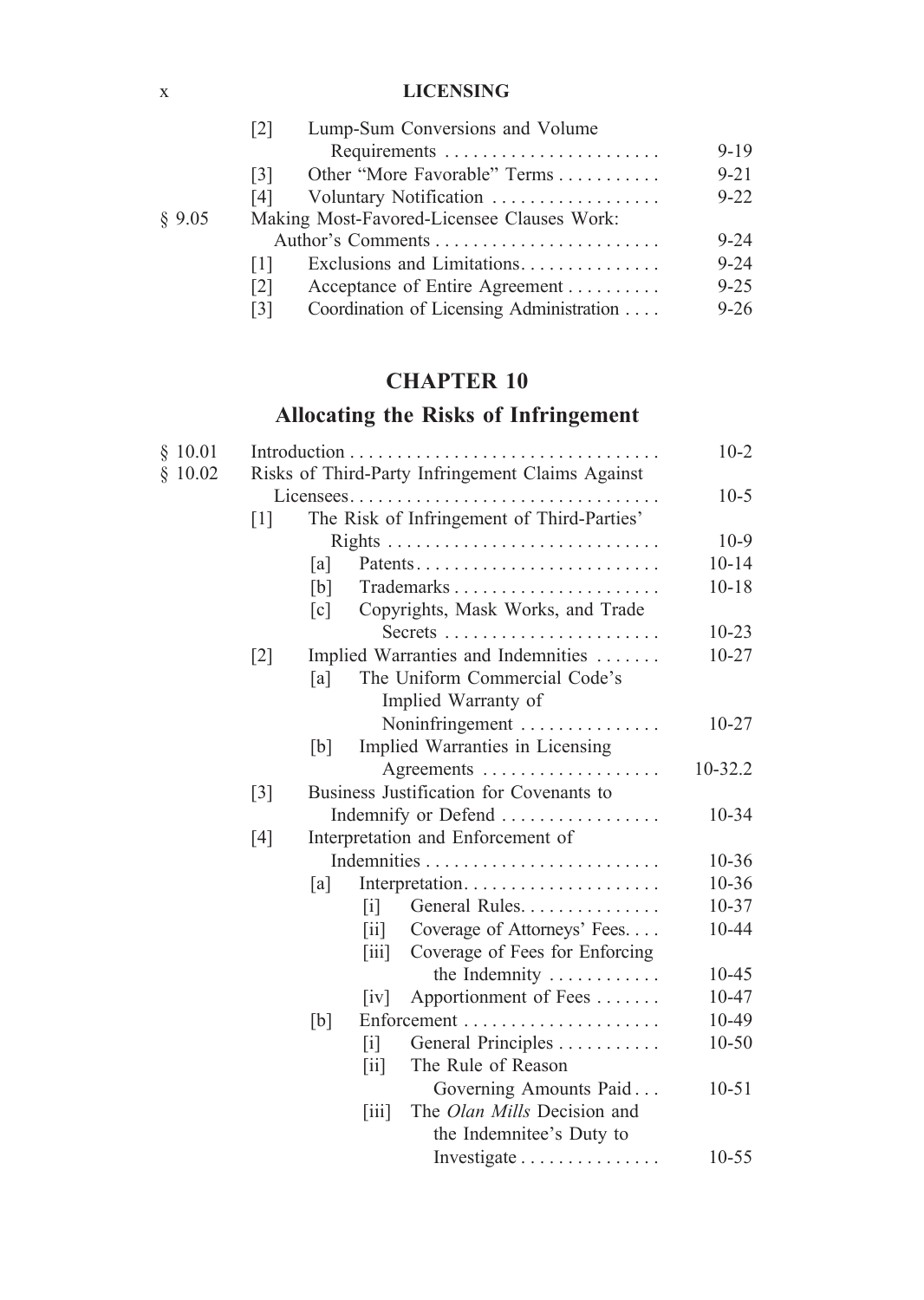### **TABLE OF CONTENTS** xi

| $\lceil 5 \rceil$ |      | Legal Consequences of Infringement  |                                                    |           |  |  |  |
|-------------------|------|-------------------------------------|----------------------------------------------------|-----------|--|--|--|
|                   |      |                                     |                                                    |           |  |  |  |
|                   | la l |                                     | Procedural Issues $\dots\dots\dots\dots\dots\dots$ |           |  |  |  |
|                   |      | ΙÏ                                  | Personal Jurisdiction                              | $10 - 60$ |  |  |  |
|                   |      | $\left\lceil \text{i} \right\rceil$ | Declaratory Jurisdiction                           | $10-62$   |  |  |  |
|                   |      | $\lim$                              | Right to Intervene                                 | $10-65$   |  |  |  |
|                   |      | $\lceil \mathrm{iv} \rceil$         | Severance and Transfer of                          |           |  |  |  |
|                   |      |                                     | Venue                                              | 10-66     |  |  |  |
|                   |      | V                                   | <i>Res Judicata</i> and Collateral                 |           |  |  |  |
|                   |      |                                     | Estoppel                                           | $10 - 70$ |  |  |  |
|                   | [b]  |                                     | Substantive Issues.                                |           |  |  |  |
|                   |      | $\lceil i \rceil$                   | Inducement to Infringe                             | $10 - 74$ |  |  |  |
|                   |      | $\overline{\text{iii}}$             | Willfulness of Infringement                        | 10-78     |  |  |  |
|                   |      | $\lim$                              | Characterization of Licensing                      |           |  |  |  |
|                   |      |                                     | Agreement as "Executory"                           |           |  |  |  |
|                   |      |                                     | Contract"                                          | 10-82     |  |  |  |
| [6]               |      |                                     | Common Risk-Sharing Provisions                     | 10-86     |  |  |  |

# **CHAPTER 11**

# **Special Problems in Licensing**

| § 11.01 |                                                    |           |  |
|---------|----------------------------------------------------|-----------|--|
| § 11.02 | Marking Requirements                               |           |  |
|         | Patent Marking<br>$\lceil 1 \rceil$                | 11-9      |  |
|         | The Rationale for Patent Marking<br>[a]            | $11 - 11$ |  |
|         | The Patent Marking Requirement and<br>[b]          |           |  |
|         | Consequences of Failure to Mark                    | 11-14     |  |
|         | Marking by Patentees and Licensees<br> c           | 11-22.3   |  |
|         | The "Rule of Reason"<br>[d]                        | 11-22.5   |  |
|         | $\lceil 2 \rceil$                                  | 11-22.8   |  |
|         | $\lceil 3 \rceil$<br>Semiconductor Chip Protection | $11-26$   |  |
|         | Copyright Marking<br>[4]                           | 11-28     |  |
|         | $\lceil 5 \rceil$<br>Trade Secrets                 | $11 - 30$ |  |
| § 11.03 | Licensor Control in Trade Symbol Licensing         | 11-32     |  |
|         | [1]<br>Control Theory                              | 11-34     |  |
|         | An Overview of Licensing Control Law<br>[2]        | 11-41     |  |
|         | Consequences of Failure of Control<br>[3]          | 11-49     |  |
|         | The Legal Standard for Control<br>[4]              | 11-52     |  |
|         | What Should Licensors $Do?$<br>$\lceil 5 \rceil$   | $11 - 70$ |  |
| § 11.04 | Breach of License as Computer Fraud                | 11-76     |  |
|         | Computer Fraud and Abuse Act<br>$\lceil 1 \rceil$  | 11-76     |  |
|         | "Unauthorized Access" as Defined by<br> 2          |           |  |
|         | Case Law                                           | 11-79     |  |
|         |                                                    |           |  |